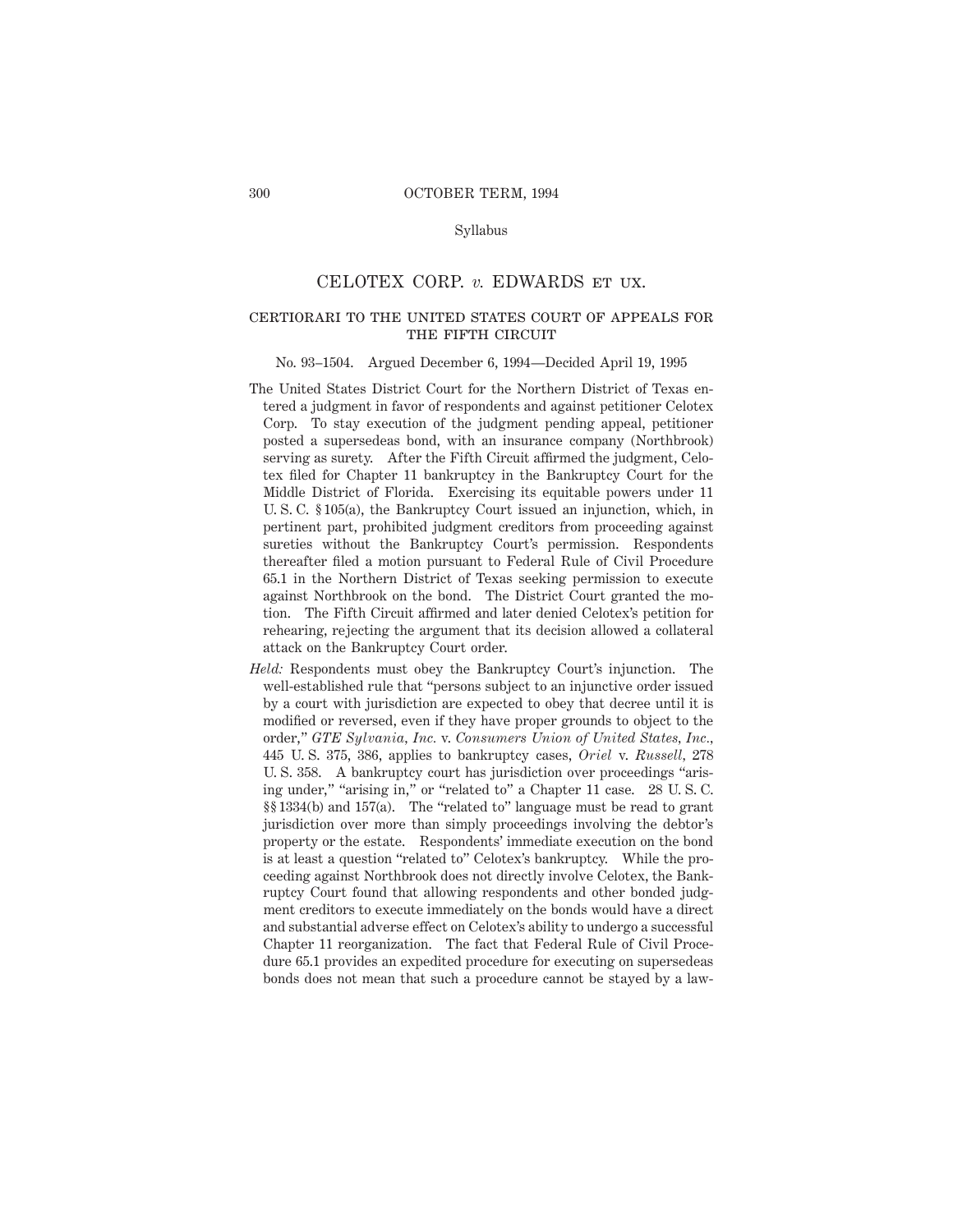fully entered injunction. *Board of Governors, FRS* v. *MCorp Financial, Inc.,* 502 U. S. 32, distinguished. The issue whether the Bankruptcy Court properly issued the injunction need not be addressed here. Since it is for the court of first instance to determine the question of the validity of the law, and since its orders are to be respected until its decision is reversed, respondents should have challenged the injunction in the Bankruptcy Court rather than collaterally attacking the injunction in the Texas federal courts. Pp. 306–313.

6 F. 3d 312, reversed.

REHNQUIST, C. J., delivered the opinion of the Court, in which O'Connor, Scalia, Kennedy, Souter, Thomas, and Breyer, JJ., joined. Stevens, J., filed a dissenting opinion, in which Ginsburg, J., joined, *post,* p. 313.

*Jeffrey W. Warren* argued the cause for petitioner. With him on the briefs were *John R. Bush, Christine M. Polans, Baldo M. Carnecchia, Jr., Stephen A. Madva,* and *Howard J. Bashman.*

*Brent M. Rosenthal* argued the cause for respondents. With him on the brief was *Frederick M. Baron.*\*

CHIEF JUSTICE REHNQUIST delivered the opinion of the Court.

The United States Court of Appeals for the Fifth Circuit held that respondents should be allowed to execute against petitioner's surety on a supersedeas bond posted by petitioner where the judgment which occasioned the bond had become final. It so held even though the United States Bankruptcy Court for the Middle District of Florida previously had issued an injunction prohibiting respondents

<sup>\*</sup>*Robert B. Millner* and *Lorie A. Chaiten* filed a brief for Northbrook Property and Casualty Insurance Co. as *amicus curiae* urging reversal.

Briefs of *amici curiae* urging affirmance were filed for the Association of Trial Lawyers of America by *Jeffrey Robert White, J. Conard Metcalf,* and *Larry S. Stewart;* and for the New York Clearing House Association by *Richard H. Klapper* and *James S. Rubin.*

*Larry L. Simms* filed a brief for Aetna Casualty and Surety Co. as *amicus curiae.*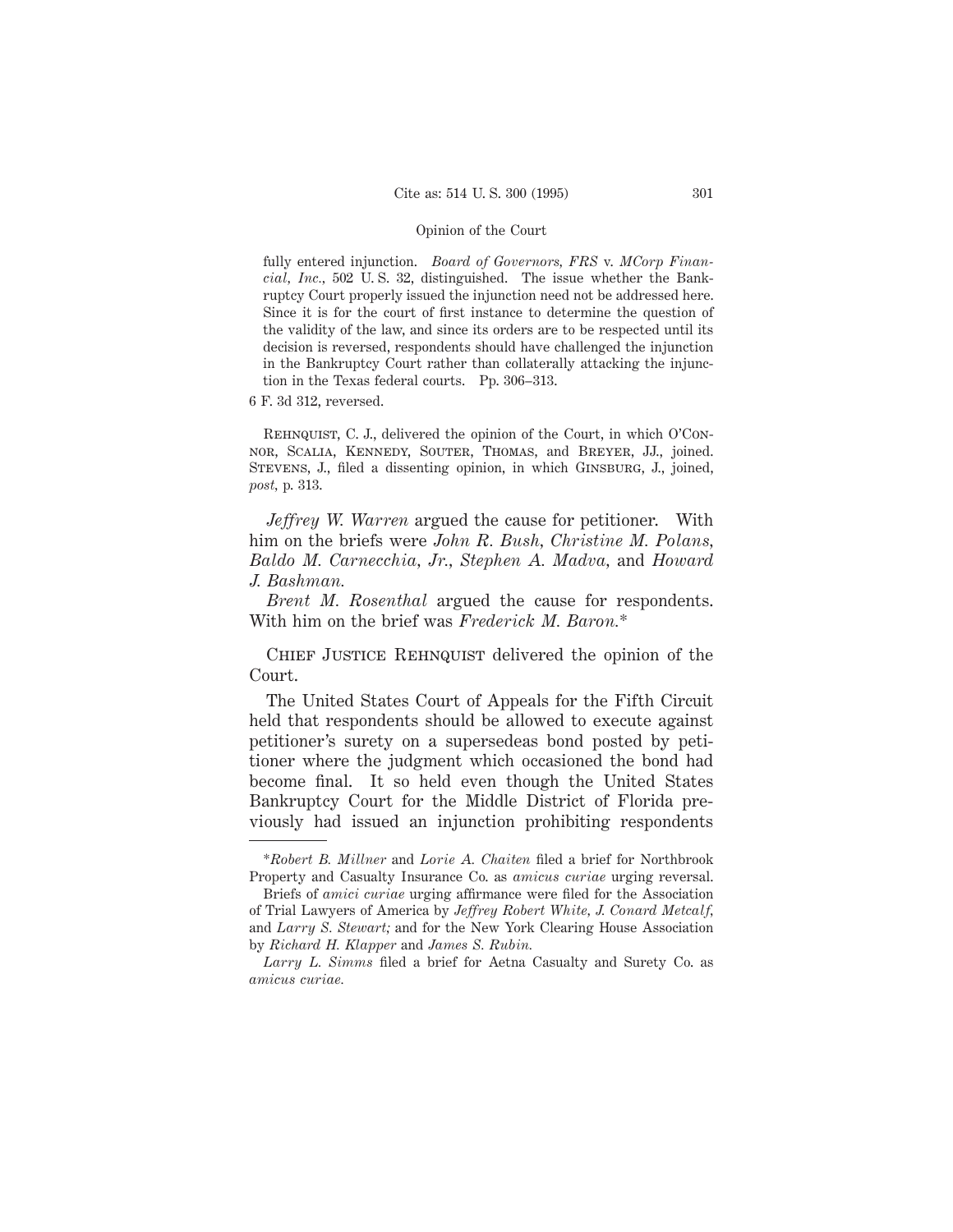from executing on the bond without the Bankruptcy Court's permission. We hold that respondents were obligated to obey the injunction issued by the Bankruptcy Court.

# I

In 1987 respondents Bennie and Joann Edwards filed suit in the United States District Court for the Northern District of Texas against petitioner Celotex Corporation (and others) alleging asbestos-related injuries. In April 1989 the District Court entered a \$281,025.80 judgment in favor of respondents and against Celotex. To stay execution of the judgment pending appeal, Celotex posted a supersedeas bond in the amount of \$294,987.88, with Northbrook Property and Casualty Insurance Company serving as surety on the bond. As collateral for the bond, Celotex allowed Northbrook to retain money owed to Celotex under a settlement agreement resolving insurance coverage disputes between Northbrook and Celotex.

The United States Court of Appeals for the Fifth Circuit affirmed, issuing its mandate on October 12, 1990, and thus rendering "final" respondents' judgment against Celotex. *Edwards* v. *Armstrong World Industries, Inc.,* 911 F. 2d 1151 (1990). That same day, Celotex filed a voluntary petition for relief under Chapter 11 of the Bankruptcy Code in the United States Bankruptcy Court for the Middle District of Florida.1 The filing of the petition automatically stayed both the continuation of "proceeding[s] against" Celotex and the commencement of "any act to obtain possession of property" of Celotex.<sup>2</sup> 11 U.S.C.  $\S$ § 362(a)(1) and (3).

<sup>1</sup> For purposes of this case, we assume respondents' judgment became final before Celotex filed its petition in bankruptcy.

 $2$ As of the filing date, more than 141,000 asbestos-related bodily injury lawsuits were pending against Celotex, and over 100 asbestos-related bodily injury cases were in some stage of appeal, with judgments totaling nearly \$70 million being stayed by supersedeas bonds that Celotex had posted.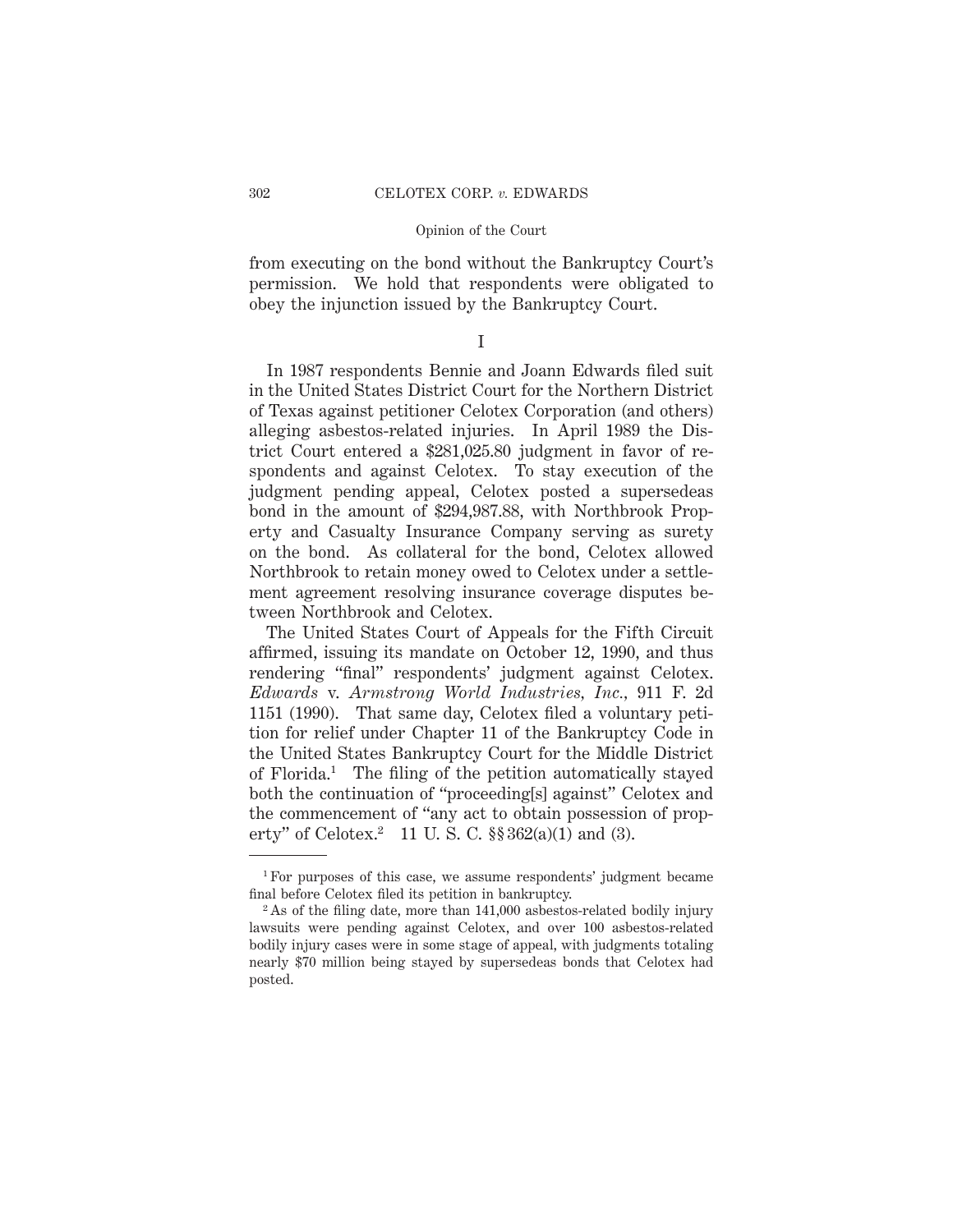On October 17, 1990, the Bankruptcy Court exercised its equitable powers under 11 U. S. C. § 105(a) and issued an injunction (hereinafter Section 105 Injunction) to augment the protection afforded Celotex by the automatic stay. In pertinent part, the Section 105 Injunction stayed all proceedings involving Celotex "regardless of . . . whether the matter is on appeal and a supersedeas bond has been posted by [Celotexl." App. to Pet. for Cert. A-28.<sup>3</sup> Respondents, whose bonded judgment against Celotex had already been affirmed on appeal, filed a motion pursuant to Federal Rule of Civil Procedure 65.1 in the District Court seeking permission to execute against Northbrook on the supersedeas bond. Both Celotex and Northbrook opposed this motion, asserting that all proceedings to enforce the bonds had been enjoined by the Bankruptcy Court's Section 105 Injunction. Celotex brought to the District Court's attention the fact that, since respondents had filed their Rule 65.1 motion, the Bankruptcy Court had reaffirmed the Section 105 Injunction and made clear that the injunction prohibited judgment creditors like respondents from proceeding against sureties without the Bankruptcy Court's permission:

"Where at the time of filing the petition, the appellate process between Debtor and the judgment creditor had been concluded, the judgment creditor is precluded from proceeding against any supersedeas bond posted by Debtor without first seeking to vacate the Section 105

<sup>&</sup>lt;sup>3</sup> The Bankruptcy Court noted that, upon request of a party in interest and following 30 days' written notice and a hearing, it would "consider granting relief from the restraints imposed" by the Section 105 Injunction. App. to Pet. for Cert. A–28. Several of Celotex's bonded judgment creditors whose cases were still on appeal filed motions requesting that the Bankruptcy Court lift the Section 105 Injunction (1) to enable their pending appellate actions to proceed and (2) to permit them to execute upon the bonds once the appellate process concluded in their favor. The Bankruptcy Court granted the first request but denied the second. *In re Celotex,* 128 B. R. 478, 484 (1991) *(Celotex I).*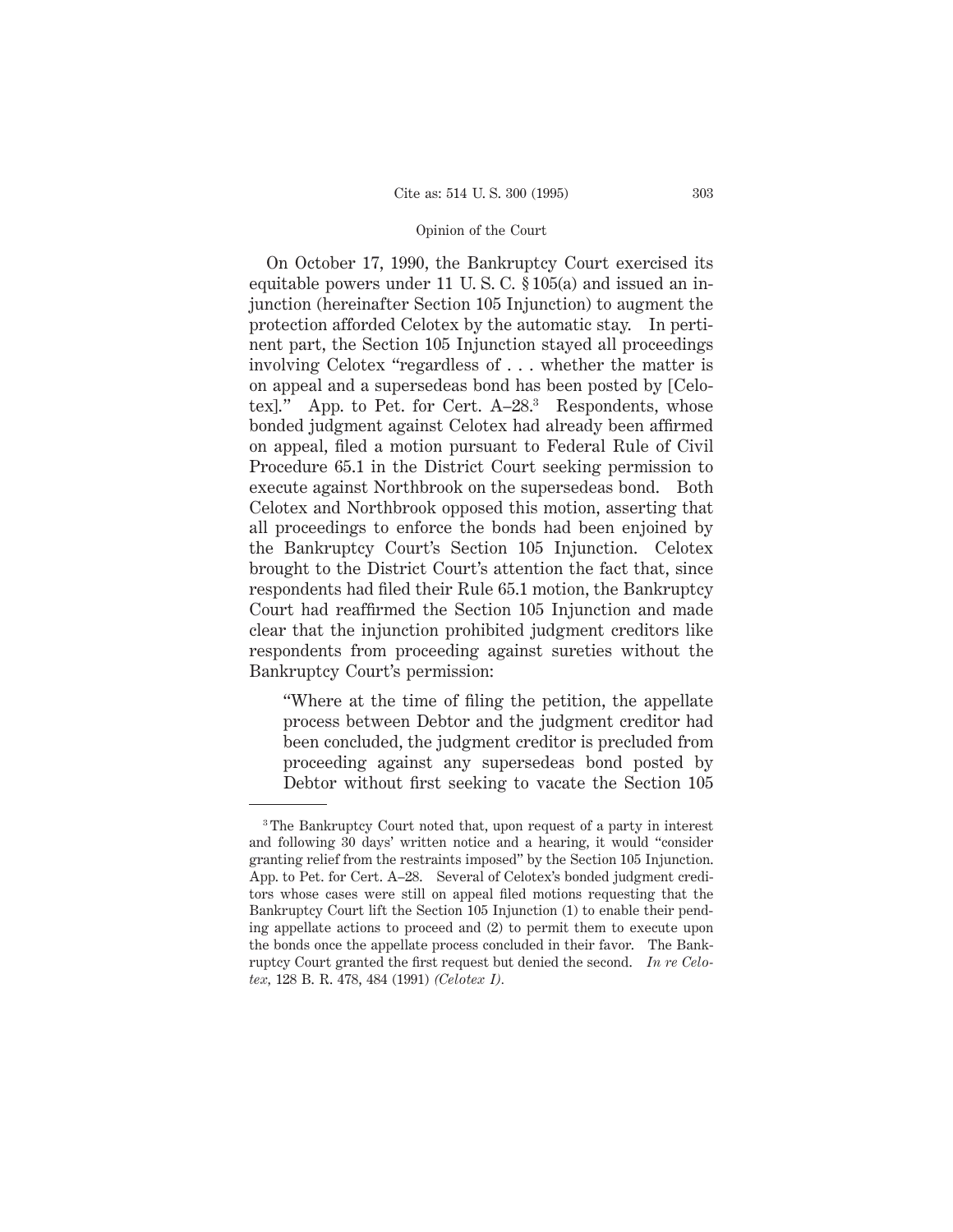stay entered by this Court." *In re Celotex,* 128 B. R. 478, 485 (1991) *(Celotex I)*.

Despite the Bankruptcy Court's reaffirmation and clarification of the Section 105 Injunction, the District Court allowed respondents to execute on the bond against Northbrook.4

<sup>4</sup> Two days after the District Court entered its order, the Bankruptcy Court ruled on motions to lift the Section 105 Injunction that had been filed by several bonded judgment creditors who, like respondents, had prevailed against Celotex on appeal. The Bankruptcy Court again reaffirmed the Section 105 Injunction and it again explained that the injunction prohibited judgment creditors like respondents from executing on the supersedeas bonds against third parties without its permission. *In re Celotex,* 140 B. R. 912, 914 (1992) *(Celotex II)*. It refused to lift the Section 105 Injunction at that time, finding that Celotex would suffer irreparable harm. It reasoned that if the judgment creditors were allowed to execute against the sureties on the supersedeas bonds, the sureties would in turn seek to lift the Section 105 Injunction to reach Celotex's collateral under the settlement agreements, possibly destroying any chance of a successful reorganization plan. See *id.,* at 914–915.

To protect the bonded judgment creditors, the Bankruptcy Court ordered that: (1) the sureties involved, including Northbrook, establish escrow accounts sufficient to insure full payment of the bonds; (2) Celotex create an interest-bearing reserve account or increase the face amount of any supersedeas bond to cover the full amount of judgment through confirmation; and (3) Celotex provide in any plan that the bonded claimants' claims be paid in full unless otherwise determined by the court or agreed by the claimant. *Id.*, at 917. The Bankruptcy Court also directed Celotex to file "any preference action or any fraudulent transfer action or any other action to avoid or subordinate any judgment creditor's claim against any judgment creditor or against any surety on any supersedeas bond within 60 days of the entry" of its order. *Ibid.* Accordingly, Celotex filed an adversary proceeding against respondents, 227 other similarly situated bonded judgment creditors in over 100 cases, and the sureties on the supersedeas bonds, including Northbrook. See Second Amended Complaint in *Celotex Corp.* v. *Allstate Ins. Co.,* Adversary No. 92–584 (Bkrtcy. Ct. MD Fla.). In that proceeding, Celotex asserts that the bonded judgment creditors should not be able to execute on their bonds because, by virtue of the collateralization of the bonds, the bonded judgment creditors are beneficiaries of Celotex asset transfers that are voidable as preferences and fraudulent transfers. See *ibid.* Celotex also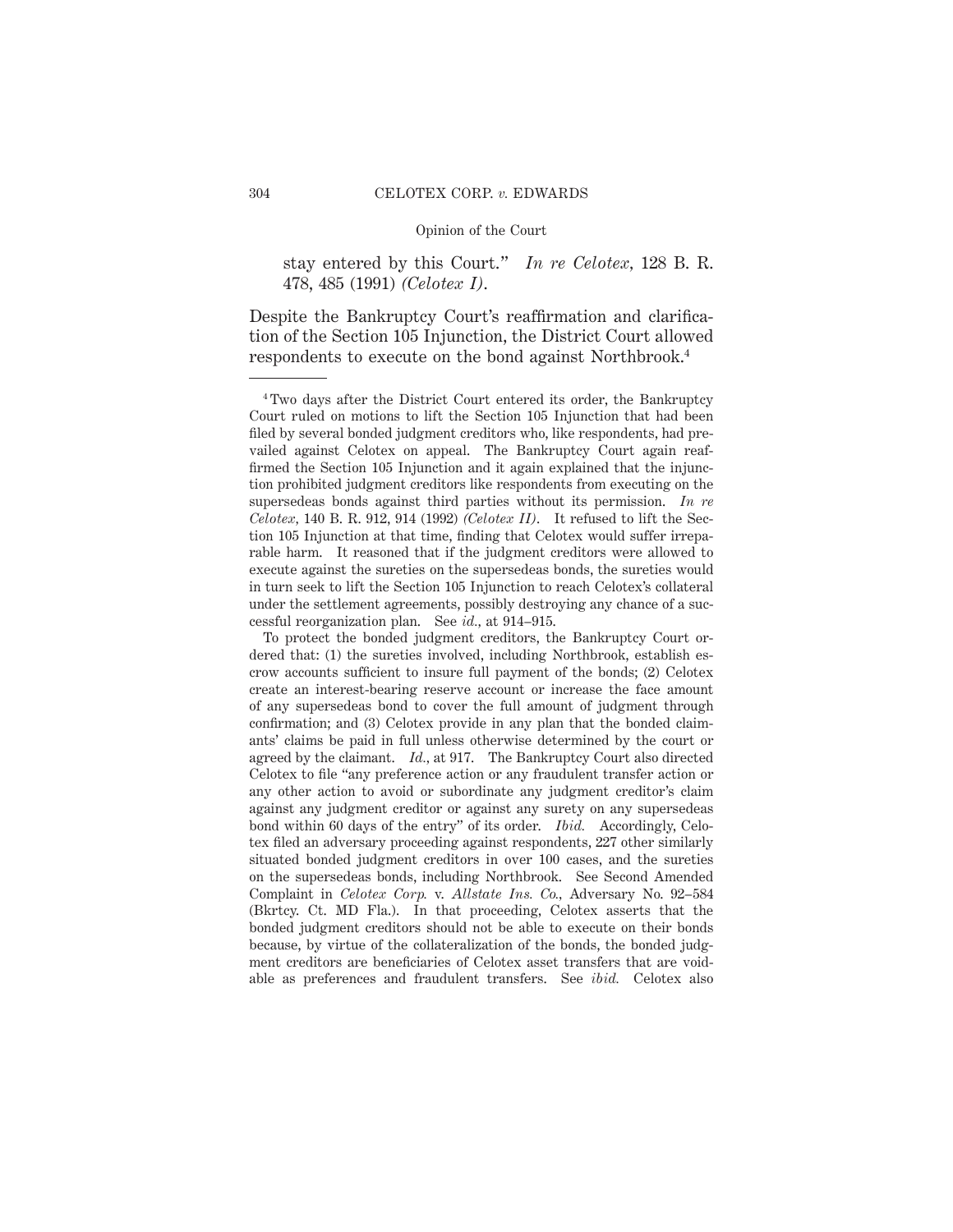Celotex appealed, and the Fifth Circuit affirmed. *Edwards* v. *Armstrong World Industries, Inc.,* 6 F. 3d 312 (1993) *(Edwards II)*. It first held that, because the appellate process for which the supersedeas bond was posted had been completed, Celotex no longer had a property interest in the bond and the automatic stay provisions of 11 U. S. C. § 362 therefore did not prevent respondents from executing against Northbrook. 6 F. 3d, at 315–317. The court then acknowledged that "[t]he jurisdiction of bankruptcy courts has been extended to include stays on proceedings involving third parties under the auspices of 28 U. S. C. § 1334(b)," *id.,* at 318, and that the Bankruptcy Court itself had ruled that the Section 105 Injunction enjoined respondents' proceeding against Northbrook to execute on the supersedeas bond. *Ibid.* The Fifth Circuit nevertheless disagreed with the merits of the Bankruptcy Court's Section 105 Injunction, holding that "the integrity of the estate is not implicated in the present case because the debtor has no present or future interest in this supersedeas bond." *Id.,* at 320. The court reasoned that the Section 105 Injunction was "manifestly unfair" and an "unjust result" because the supersedeas bond was posted "to cover precisely the type of eventuality which occurred in this case, insolvency of the judgment debtor." *Id.,* at 319. In concluding that the Section 105 Injunction was improper, the Fifth Circuit expressly disagreed with the reasoning and result of *Willis* v. *Celotex Corp.,* 978 F. 2d 146 (1992), cert. denied, 507 U. S. 1030 (1993), where the Court of Appeals for the Fourth Circuit, examining the same Section 105 Injunction, held that the Bankruptcy Court had the power under 11 U. S. C. § 105(a) to stay proceedings against sureties on the supersedeas bonds. 6 F. 3d, at 320.

Celotex filed a petition for rehearing, arguing that the Fifth Circuit's decision allowed a collateral attack on an

contends that the punitive damages portions of the judgments can be voided or subordinated on other bankruptcy law grounds. See *ibid.* This adversary proceeding is currently pending in the Bankruptcy Court.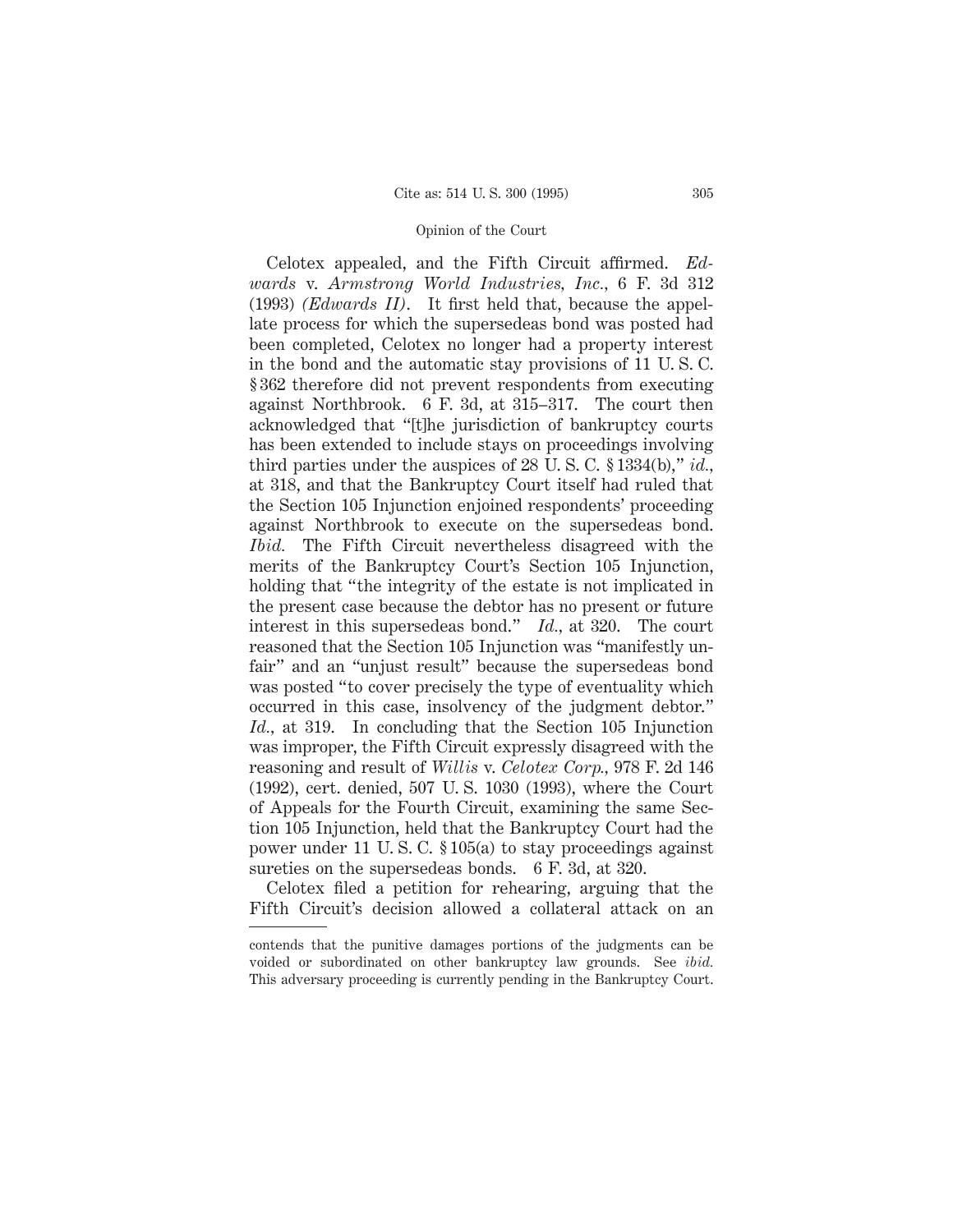order of the Bankruptcy Court sitting under the jurisdiction of the Court of Appeals for the Eleventh Circuit. The Fifth Circuit denied the petition, stating in part that "we have not held that the bankruptcy court in Florida was necessarily wrong; we have only concluded that the district court, over which we do have appellate jurisdiction, was right." *Id.,* at 321. Because of the conflict between the Fifth Circuit's decision in this case and the Fourth Circuit's decision in *Willis,* we granted certiorari. 511 U. S. 1105 (1994). We now reverse.

II

Respondents acknowledge that the Bankruptcy Court's Section 105 Injunction prohibited them from attempting to execute against Northbrook on the supersedeas bond posted by Celotex. Brief in Opposition 6, n. 2 (recognizing that the Section 105 Injunction "was intended to, and did, enjoin collection attempts like those made by [respondents] against Northbrook in this case"). In *GTE Sylvania, Inc.* v. *Consumers Union of United States, Inc.,* 445 U. S. 375, 386 (1980), we reaffirmed the well-established rule that "persons subject to an injunctive order issued by a court with jurisdiction are expected to obey that decree until it is modified or reversed, even if they have proper grounds to object to the order." In *GTE Sylvania,* we went on to say:

"There is no doubt that the Federal District Court in Delaware had jurisdiction to issue the temporary restraining orders and preliminary and permanent injunctions. Nor were those equitable decrees challenged as only a frivolous pretense to validity, although of course there is disagreement over whether the District Court erred in issuing the permanent injunction. Under these circumstances, the CPSC was required to obey the injunctions out of respect for judicial process." *Id.,* at 386–387 (internal quotation marks, citations, and footnote omitted).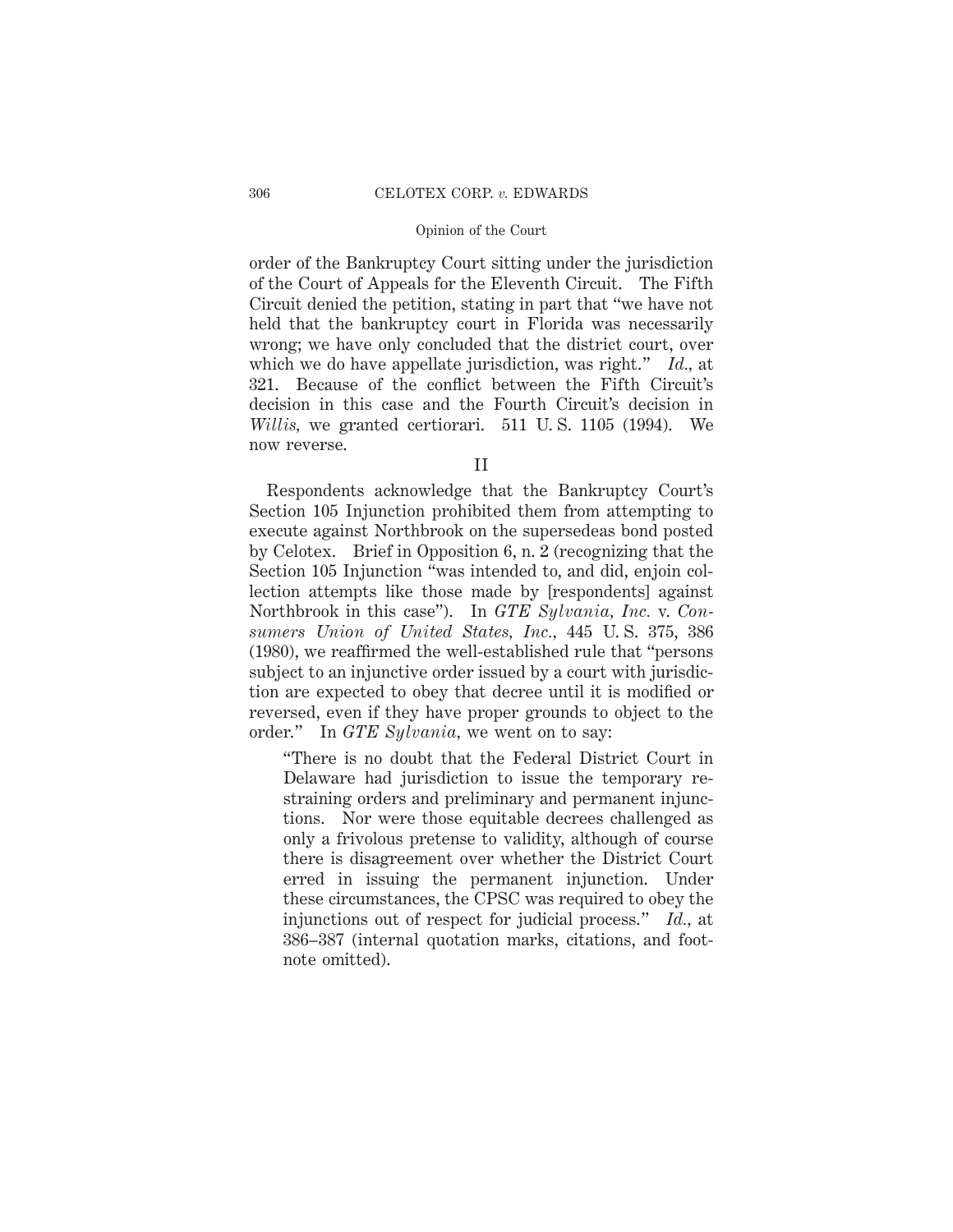This rule was applied in the bankruptcy context more than 60 years ago in *Oriel* v. *Russell*, 278 U. S. 358 (1929), where the Court held that turnover orders issued under the old bankruptcy regime could not be collaterally attacked in a later contempt proceeding. Respondents acknowledge the validity of the rule but contend that it has no application here. They argue that the Bankruptcy Court lacked *jurisdiction* to issue the Section 105 Injunction, though much of their argument goes to the correctness of the Bankruptcy Court's decision to issue the injunction rather than to its jurisdiction to do so.

The jurisdiction of the bankruptcy courts, like that of other federal courts, is grounded in, and limited by, statute. Title 28 U. S. C. § 1334(b) provides that "the district courts shall have original but not exclusive jurisdiction of all civil proceedings arising under title 11, or arising in or related to cases under title 11." The district courts may, in turn, refer "any or all proceedings arising under title 11 or arising in or related to a case under title 11... to the bankruptcy judges for the district." 28 U. S. C. § 157(a). Here, the Bankruptcy Court's jurisdiction to enjoin respondents' proceeding against Northbrook must be based on the "arising under," "arising in," or "related to" language of §§ 1334(b) and 157(a).

Respondents argue that the Bankruptcy Court had jurisdiction to issue the Section 105 Injunction only if their proceeding to execute on the bond was "related to" the Celotex bankruptcy. Petitioner argues the Bankruptcy Court indeed had such "related to" jurisdiction. Congress did not delineate the scope of "related to"<sup>5</sup> jurisdiction, but its choice

<sup>5</sup> Proceedings "related to" the bankruptcy include (1) causes of action owned by the debtor which become property of the estate pursuant to 11 U. S. C. § 541, and (2) suits between third parties which have an effect on the bankruptcy estate. See 1 Collier on Bankruptcy ¶ 3.01[1][c][iv], p. 3–28 (15th ed. 1994). The first type of "related to" proceeding involves a claim like the state-law breach of contract action at issue in *Northern*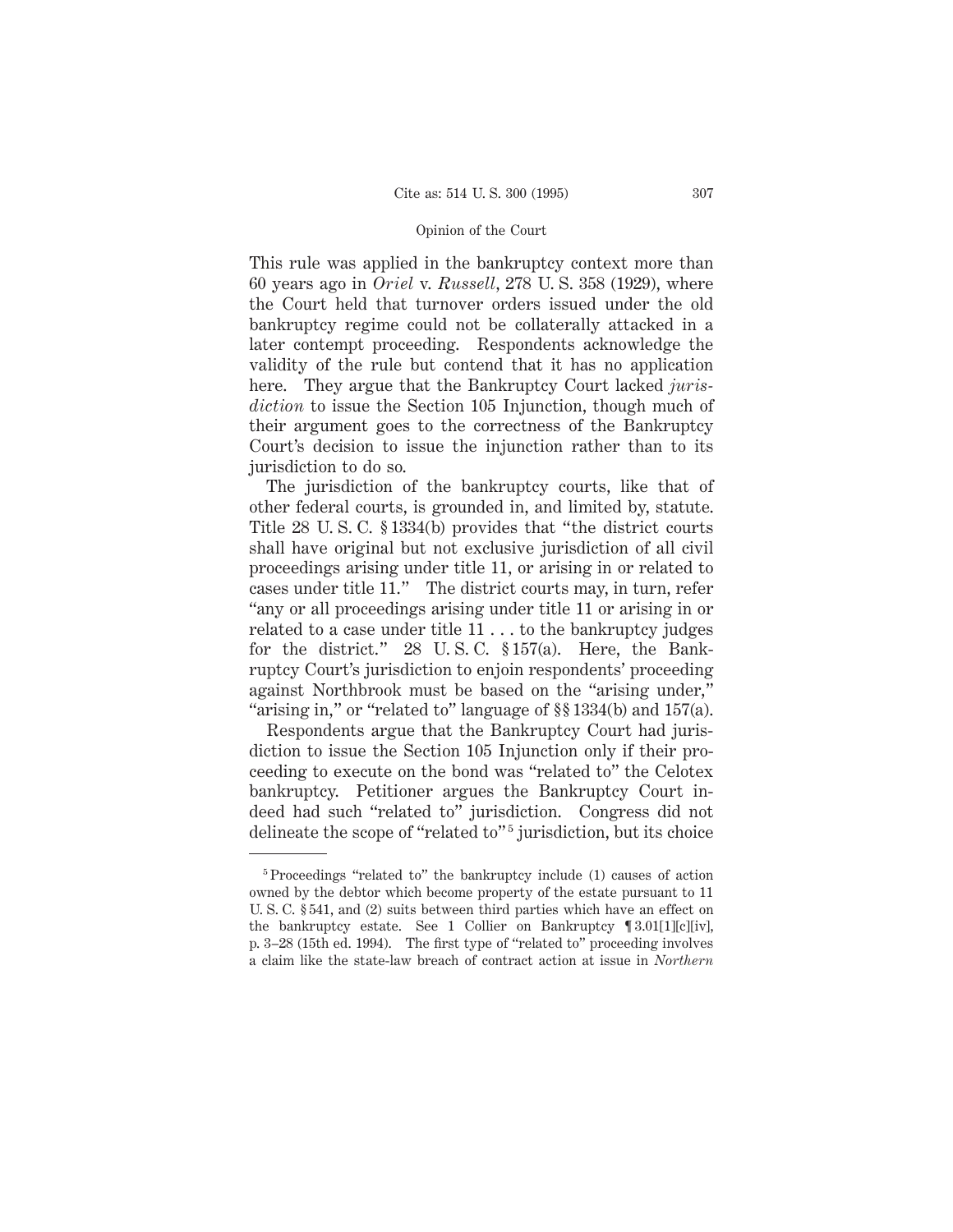of words suggests a grant of some breadth. The jurisdictional grant in § 1334(b) was a distinct departure from the jurisdiction conferred under previous Acts, which had been limited to either possession of property by the debtor or consent as a basis for jurisdiction. See S. Rep. No. 95–989, pp. 153–154 (1978). We agree with the views expressed by the Court of Appeals for the Third Circuit in *Pacor, Inc.* v. *Higgins,* 743 F. 2d 984 (1984), that "Congress intended to grant comprehensive jurisdiction to the bankruptcy courts so that they might deal efficiently and expeditiously with all matters connected with the bankruptcy estate," *id.,* at 994; see also H. R. Rep. No. 95–595, pp. 43–48 (1977), and that the "related to" language of § 1334(b) must be read to give district courts (and bankruptcy courts under § 157(a)) jurisdiction over more than simply proceedings involving the property of the debtor or the estate. We also agree with that court's observation that a bankruptcy court's "related to" jurisdiction cannot be limitless. See *Pacor, supra,* at 994; cf. *Board of Governors, FRS* v. *MCorp Financial, Inc.,* 502 U. S. 32, 40 (1991) (stating that Congress has vested "limited authority" in bankruptcy courts).6

*Pipeline Constr. Co.* v. *Marathon Pipe Line Co.,* 458 U. S. 50 (1982). The instant case involves the second type of "related to" proceeding.

<sup>&</sup>lt;sup>6</sup> In attempting to strike an appropriate balance, the Third Circuit in *Pacor, Inc.* v. *Higgins,* 743 F. 2d 984 (1984), devised the following test for determining the existence of "related to" jurisdiction:

<sup>&</sup>quot;The usual articulation of the test for determining whether a civil proceeding is related to bankruptcy is whether *the outcome of that proceeding could conceivably have any effect on the estate being administered in bankruptcy.* . . . Thus, the proceeding need not necessarily be against the debtor or against the debtor's property. An action is related to bankruptcy if the outcome could alter the debtor's rights, liabilities, options, or freedom of action (either positively or negatively) and which in any way impacts upon the handling and administration of the bankrupt estate." *Id.,* at 994 (emphasis in original; citations omitted).

The First, Fourth, Fifth, Sixth, Eighth, Ninth, Tenth, and Eleventh Circuits have adopted the *Pacor* test with little or no variation. See *In re G. S. F. Corp.,* 938 F. 2d 1467, 1475 (CA1 1991); *A. H. Robins Co.* v. *Pic-*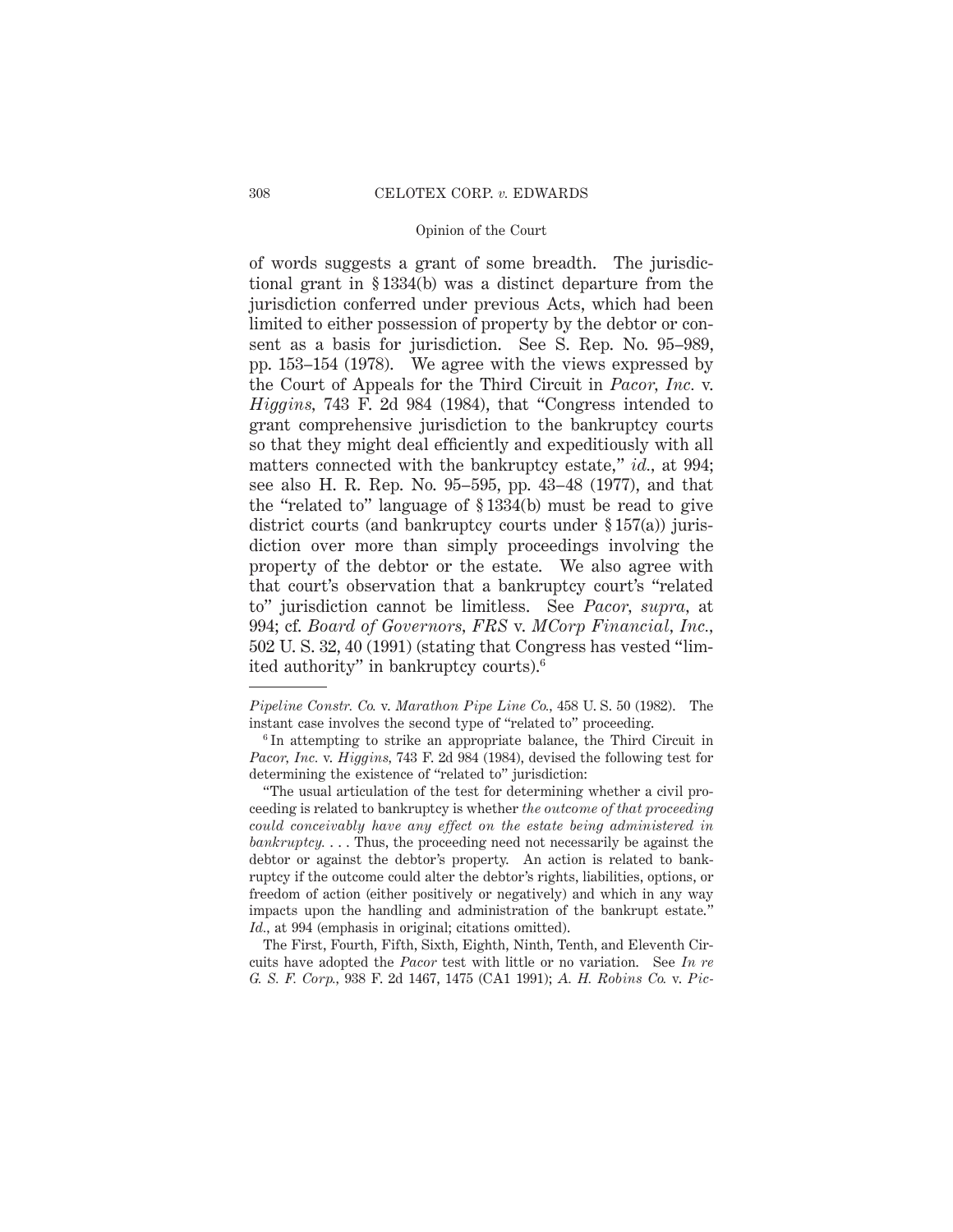We believe that the issue whether respondents are entitled to immediate execution on the bond against Northbrook is at least a question "related to" Celotex's bankruptcy.7 Admittedly, a proceeding by respondents against Northbrook on the supersedeas bond does not directly involve Celotex, except to satisfy the judgment against it secured by the bond. But to induce Northbrook to serve as surety on the bond,

*cinin,* 788 F. 2d 994, 1002, n. 11 (CA4), cert. denied, 479 U. S. 876 (1986); *In re Wood,* 825 F. 2d 90, 93 (CA5 1987); *Robinson* v. *Michigan Consol. Gas Co.,* 918 F. 2d 579, 583–584 (CA6 1990); *In re Dogpatch U. S. A., Inc.,* 810 F. 2d 782, 786 (CA8 1987); *In re Fietz,* 852 F. 2d 455, 457 (CA9 1988); *In re Gardner,* 913 F. 2d 1515, 1518 (CA10 1990); *In re Lemco Gypsum, Inc.*, 910 F. 2d 784, 788, and n. 19 (CA11 1990). The Second and Seventh Circuits, on the other hand, seem to have adopted a slightly different test. See *In re Turner,* 724 F. 2d 338, 341 (CA2 1983); *In re Xonics, Inc.,* 813 F. 2d 127, 131 (CA7 1987); *Home Ins. Co.* v. *Cooper & Cooper, Ltd.,* 889 F. 2d 746, 749 (CA7 1989). But whatever test is used, these cases make clear that bankruptcy courts have no jurisdiction over proceedings that have no effect on the estate of the debtor.

<sup>7</sup> The dissent agrees that respondents' proceeding to execute on the supersedeas bond is "related to" Celotex's bankruptcy, *post,* at 318, n. 5, but noting that "only the district court has the power [under 28 U. S. C. § 157(c)(1)] to enter 'any final order or judgment' " in related "[n]on-core proceedings," *post,* at 321–322, the dissent concludes that the Bankruptcy Court here did not possess sufficient "related to" jurisdiction to issue the Section 105 Injunction, *post,* at 322. The Section 105 Injunction, however, is only an *interlocutory stay* which respondents have yet to challenge. See *infra,* at 313. Thus, the Bankruptcy Court did not lack jurisdiction under  $\S 157(c)(1)$  to issue the Section 105 Injunction because that injunction was not a "final order or judgment."

In any event, respondents have waived any claim that the granting of the Section 105 Injunction was a noncore proceeding under  $\S 157(c)(1)$ . Respondents base their arguments solely on 28 U. S. C. § 1334, and concede in their brief that the "bankruptcy court had subject matter jurisdiction to issue orders affecting the bond, then, only if the proceedings on the bond were 'related' to the Celotex bankruptcy itself within the meaning of § 1334(b)." Brief for Respondents 22. We conclude, and the dissent agrees, that those proceedings are so related. See *post,* at 317–318, and n. 5. We thus need not (and do not) reach the question whether the granting of the Section 105 Injunction was a "core" proceeding.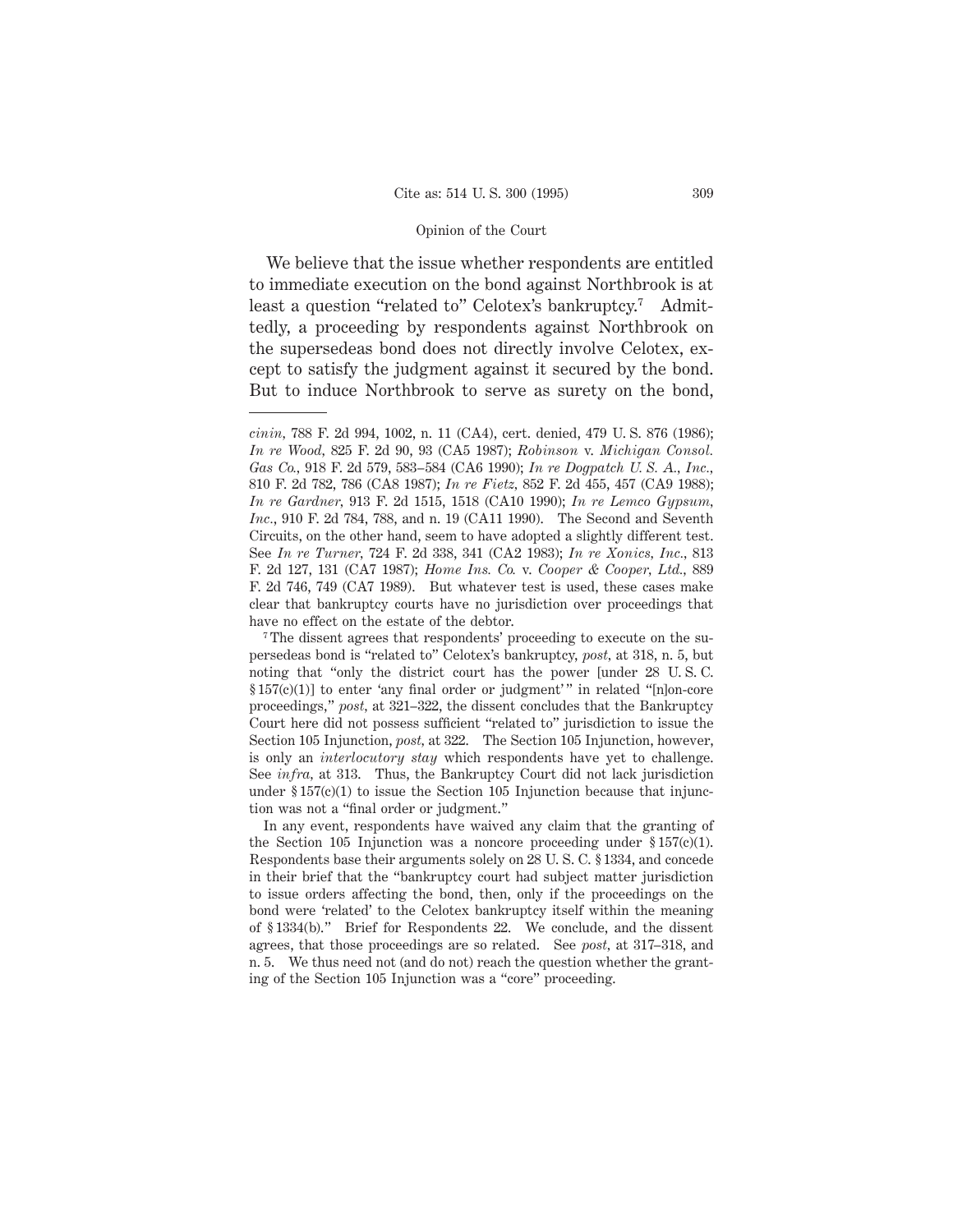Celotex agreed to allow Northbrook to retain the proceeds of a settlement resolving insurance coverage disputes between Northbrook and Celotex. The Bankruptcy Court found that allowing respondents—and 227 other bonded judgment creditors—to execute immediately on the bonds would have a direct and substantial adverse effect on Celotex's ability to undergo a successful reorganization. It stated:

"[I]f the Section 105 stay were lifted to enable the judgment creditors to reach the sureties, the sureties in turn would seek to lift the Section 105 stay to reach Debtor's collateral, with corresponding actions by Debtor to preserve its rights under the settlement agreements. Such a scenario could completely destroy any chance of resolving the prolonged insurance coverage disputes currently being adjudicated in this Court. The settlement of the insurance coverage disputes with all of Debtor's insurers may well be the linchpin of Debtor's formulation of a feasible plan. Absent the confirmation of a feasible plan, Debtor may be liquidated or cease to exist after a carrion feast by the victors in a race to the courthouse." *In re Celotex,* 140 B. R. 912, 915 (1992) *(Celotex II)*.

In light of these findings by the Bankruptcy Court, it is relevant to note that we are dealing here with a reorganization under Chapter 11, rather than a liquidation under Chapter 7. The jurisdiction of bankruptcy courts may extend more broadly in the former case than in the latter. Cf. *Continental Ill. Nat. Bank & Trust Co.* v. *Chicago, R. I. & P. R. Co.,* 294 U. S. 648, 676 (1935). And we think our holding that respondents' *immediate* execution on the supersedeas bond is at least "related to" the Celotex bankruptcy—is in accord with representative recent decisions of the Courts of Appeals. See, *e. g., American Hardwoods, Inc.* v. *Deutsche Credit Corp.,* 885 F. 2d 621, 623 (CA9 1989) (finding "related to" jurisdiction where enforcement of state-court judgment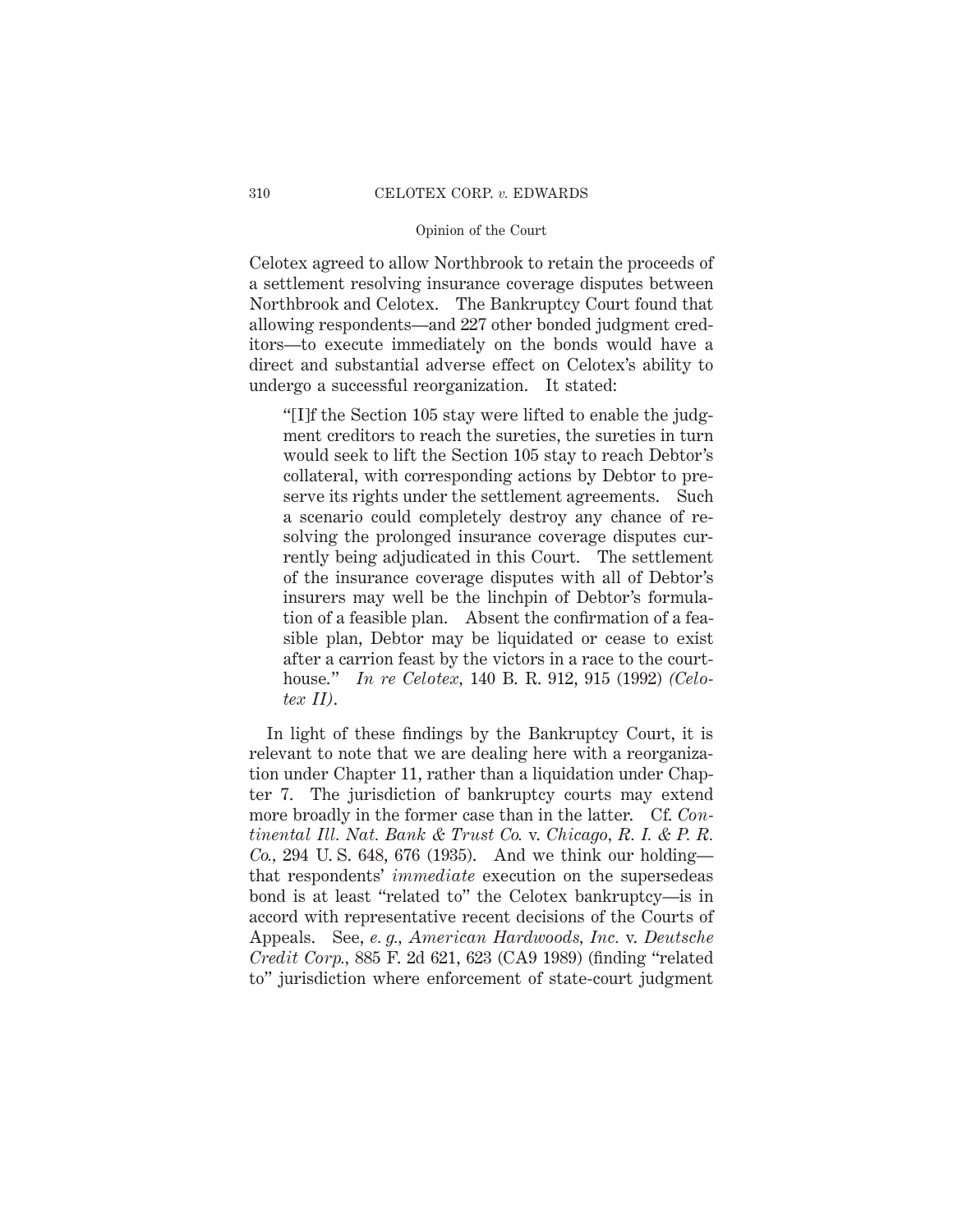by creditor against debtor's guarantors would affect administration of debtor's reorganization plan); cf. *MacArthur Co.* v. *Johns-Manville Corp.,* 837 F. 2d 89, 93 (CA2) (noting that a bankruptcy court's injunctive powers under § 105(a) allow it to enjoin suits that "might impede the reorganization process"), cert. denied, 488 U. S. 868 (1988); *In re A. H. Robins Co.,* 828 F. 2d 1023, 1024–1026 (CA4 1987) (affirming Bankruptcy Court's § 105(a) injunction barring products liability plaintiffs from bringing actions against debtor's insurers because such actions would interfere with debtor's reorganization), cert. denied *sub nom.,* 485 U. S. 969 (1988).8

Respondents, relying on our decision in *Board of Governors, FRS* v. *MCorp Financial, Inc.,* 502 U. S. 32 (1991), contend that § 1334(b)'s statutory grant of jurisdiction must be reconciled and harmonized with Federal Rule of Civil Procedure 65.1, which provides an expedited procedure for executing on supersedeas bonds. In *MCorp,* we held that the grant of jurisdiction in § 1334(b) to district courts sitting in bankruptcy did not authorize an injunction against a regulatory proceeding, but there we relied on "the specific preclusive language" of 12 U. S. C. § 1818(i)(1), which stated that " 'no court shall have jurisdiction to affect by injunction or otherwise the issuance or enforcement of any [Board] notice or order.'" 502 U.S., at 39, 42. There is no analogous statutory prohibition against enjoining the maintenance of a proceeding under Rule 65.1. That Rule provides:

"Whenever these rules... require or permit the giving of security by a party, and security is given in the form

<sup>8</sup> We recognize the theoretical possibility of distinguishing between the proceeding to execute on the bond in the Fifth Circuit and the § 105 stay proceeding in the Bankruptcy Court in the Eleventh Circuit. One might argue, technically, that though the proceeding to execute on the bond is "related to" the Title 11 case, the stay proceeding "arises under" Title 11, or "arises in" the Title 11 case. See *In re Monroe Well Serv., Inc.,* 67 B. R. 746, 753 (Bkrtcy. Ct. ED Pa. 1986). We need not and do not decide this question here.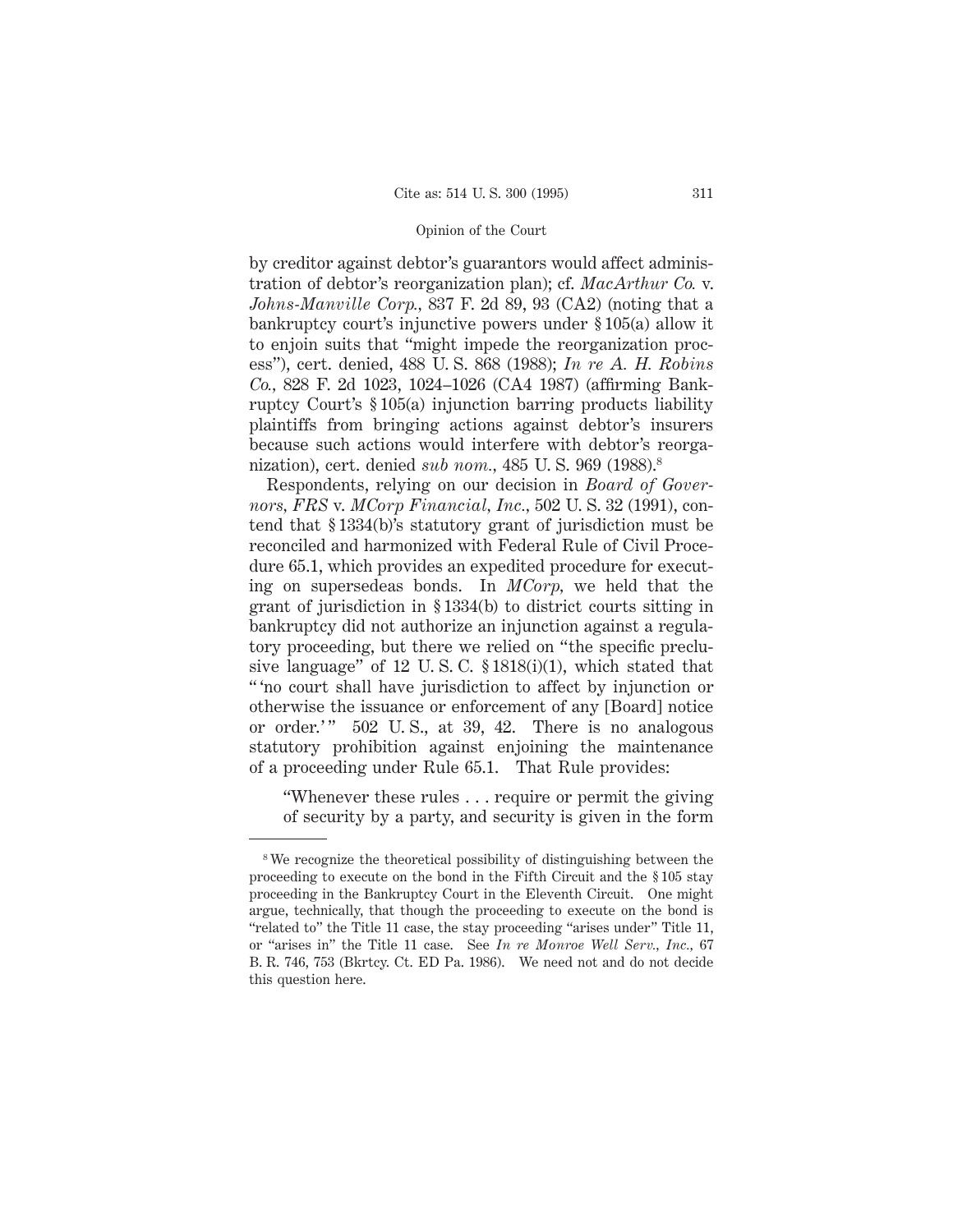of a bond or stipulation or other undertaking with one or more sureties, each surety submits to the jurisdiction of the court and irrevocably appoints the clerk of the court as the surety's agent upon whom any papers affecting the surety's liability on the bond or undertaking may be served. The surety's liability may be enforced on motion without the necessity of an independent action. . . ."

This Rule outlines a streamlined *procedure* for executing on bonds. It assures judgment creditors like respondents that they do not have to bring a separate action against sureties, and instead allows them to collect on the supersedeas bond by merely filing a motion. Just because the Rule provides a simplified procedure for collecting on a bond, however, does not mean that such a procedure, like the more complicated procedure of a full-fledged lawsuit, cannot be stayed by a lawfully entered injunction.

Much of our discussion dealing with the *jurisdiction* of the Bankruptcy Court under the "related to" language of §§ 1334(b) and 157(a) is likewise applicable in determining whether or not the Bankruptcy Court's Section 105 Injunction has "only a frivolous pretense to validity." *GTE Sylvania,* 445 U. S., at 386 (internal quotation marks and citation omitted). The Fourth Circuit has upheld the merits of the Bankruptcy Court's Section 105 Injunction, see *Willis,* 978 F. 2d, at 149–150, and even the Fifth Circuit in this case did not find "that the bankruptcy court in Florida was necessarily wrong." See *Edwards II,* 6 F. 3d, at 321. But we need not, and do not, address whether the Bankruptcy Court acted properly in issuing the Section 105 Injunction.9

<sup>&</sup>lt;sup>9</sup>The dissent contends that Celotex's attempts to set aside the supersedeas bond are "patently meritless" because none of Celotex's claims can impair Northbrook's obligation to respondents. See *post,* at 325. That premise, however, is not so clear as to give the Section 105 Injunction "only a frivolous pretense to validity." There is authority suggesting that, in certain circumstances, transfers from the debtor to another for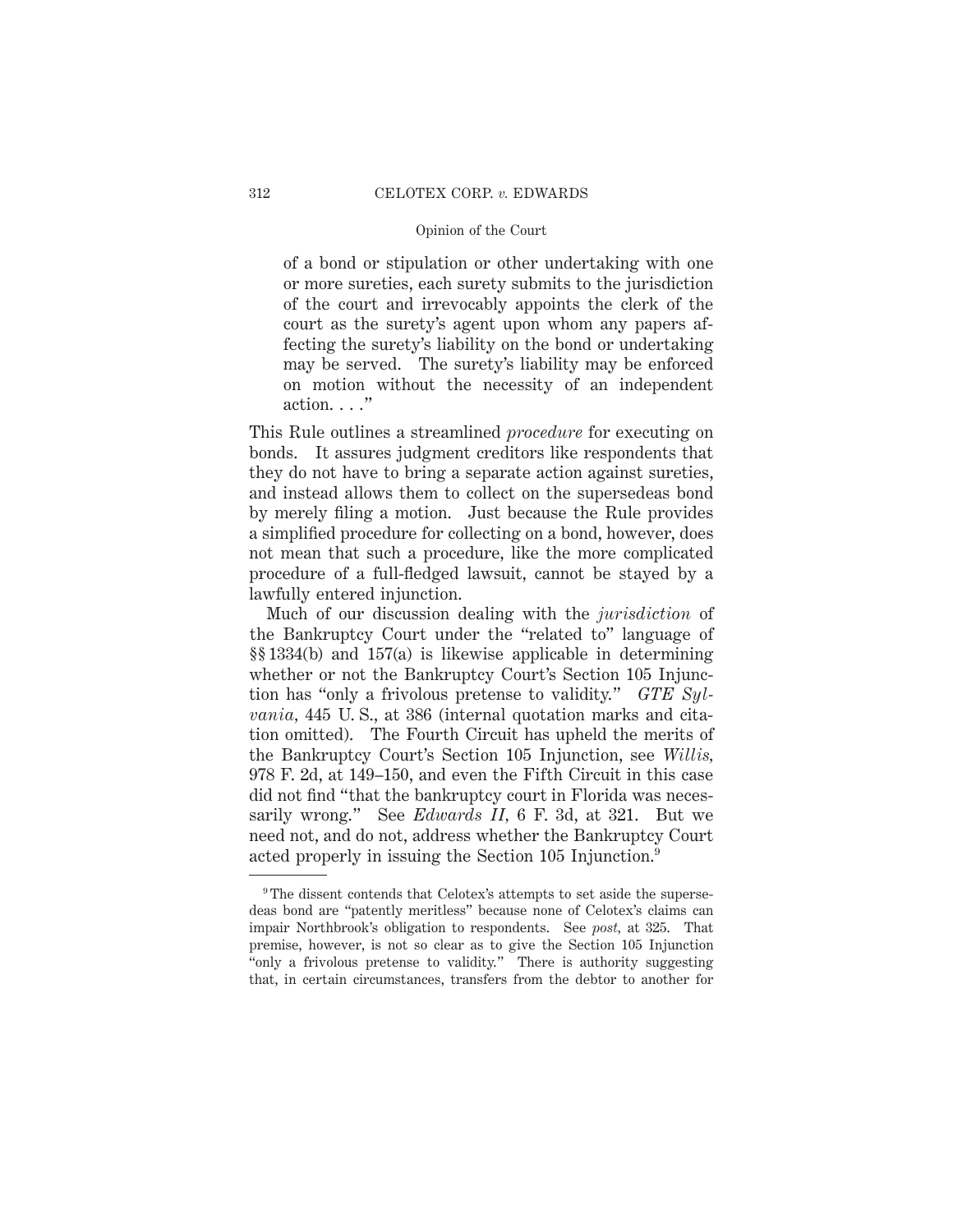We have made clear that "'[i]t is for the court of first instance to determine the question of the validity of the law, and until its decision is reversed for error by orderly review, either by itself or by a higher court, its orders based on its decision are to be respected.' " *Walker* v. *Birmingham,* 388 U. S. 307, 314 (1967) (quoting *Howat* v. *Kansas,* 258 U. S. 181, 189–190 (1922)). If respondents believed the Section 105 Injunction was improper, they should have challenged it in the Bankruptcy Court, like other similarly situated bonded judgment creditors have done. See *Celotex II,* 140 B. R., at 912. If dissatisfied with the Bankruptcy Court's ultimate decision, respondents can appeal "to the district court for the judicial district in which the bankruptcy judge is serving," see 28 U. S. C. § 158(a), and then to the Court of Appeals for the Eleventh Circuit, see § 158(d). Respondents chose not to pursue this course of action, but instead to collaterally attack the Bankruptcy Court's Section 105 Injunction in the federal courts in Texas. This they cannot be permitted to do without seriously undercutting the orderly process of the law.

The judgment of the Court of Appeals, accordingly, is reversed.

*It is so ordered.*

Justice Stevens, with whom Justice Ginsburg joins, dissenting.

Today the majority holds that an Article III court erred when it allowed plaintiffs who prevailed on appeal to collect on a supersedeas bond in the face of an injunction issued by a non-Article III judge. Because, in my view, the majority

the benefit of a third party may be recovered from that third party. See *In re Air Conditioning, Inc. of Stuart,* 845 F. 2d 293, 296–299 (CA11), cert. denied, 488 U. S. 993 (1988); *In re Compton Corp.,* 831 F. 2d 586, 595 (1987), modified on other grounds, 835 F. 2d 584 (CA5 1988). Although we offer no opinion on the merits of that authority or on whether it fits the facts here, it supports our conclusion that the stay was not frivolous.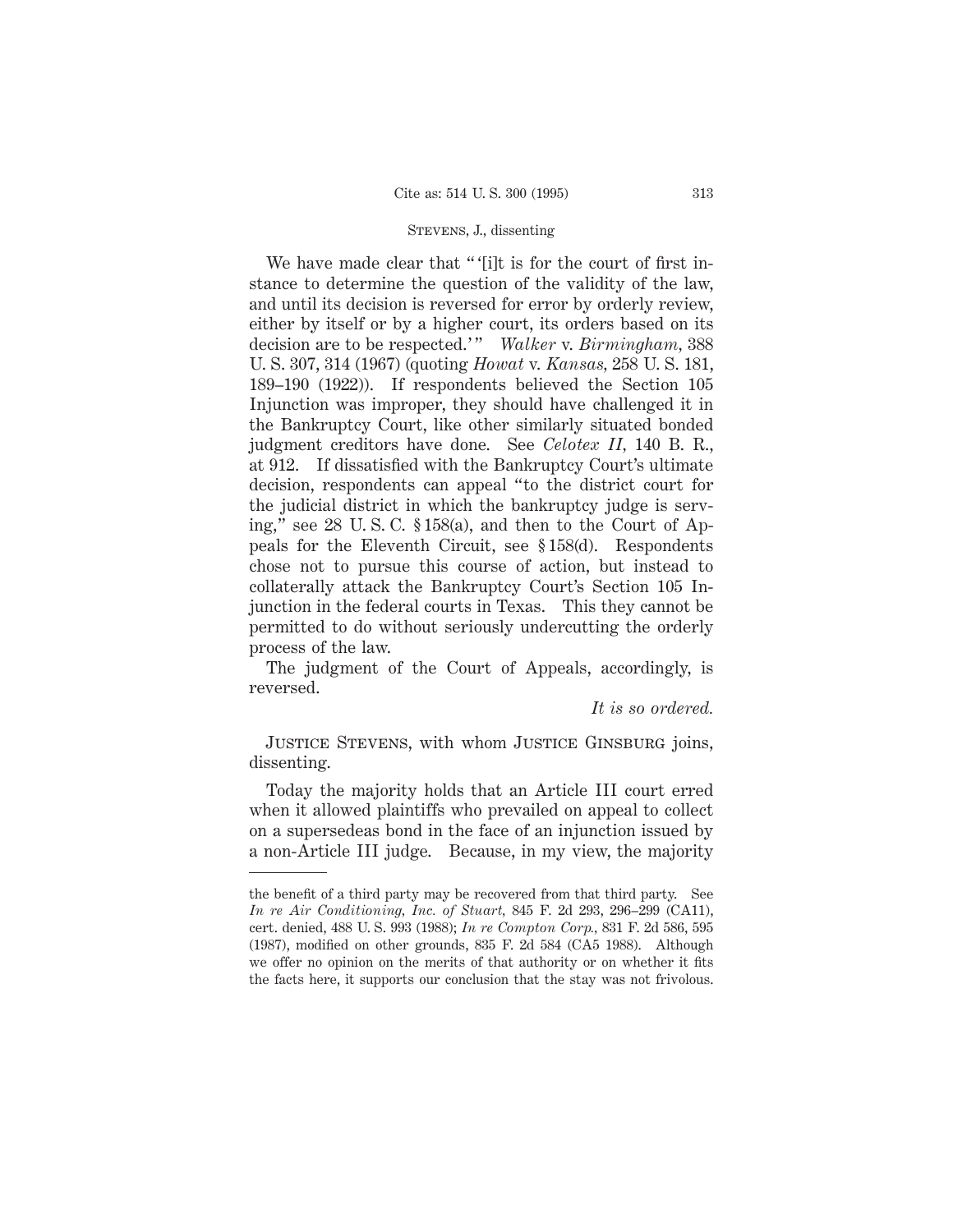attaches insufficient weight to the fact that the challenged injunction was issued by a non-Article III judge, I respectfully dissent.

I

The outlines of the problems I perceive are best drawn by starting with an examination of the injunctions and opinions issued by the Bankruptcy Judge in this case. As the majority notes, Bennie and Joann Edwards (the Edwards) won a tort judgment against Celotex Corporation for damages Bennie Edwards suffered as a result of exposure to asbestos. To stay the judgment pending appeal, Celotex arranged for Northbrook Property and Casualty Insurance Company (Northbrook) to post a supersedeas bond to cover the full amount of the judgment. On October 12, 1990, before Celotex filed its voluntary petition under Chapter 11 of the Bankruptcy Code, the Court of Appeals for the Fifth Circuit affirmed the Edwards' judgment against Celotex. It is undisputed that, when the Edwards' judgment was affirmed, any property interest that Celotex retained in the supersedeas bond was extinguished.

The filing of Celotex's bankruptcy petition on October 12, 1990, triggered the automatic stay provisions of the Bankruptcy Code. See 11 U. S. C. § 362(a). On October 17, 1990, the Bankruptcy Judge, acting pursuant to 11 U.S.C.  $\S 105(a)$ , supplemented the automatic stay provisions with an emergency order staying, *inter alia,* all proceedings "involving any of the Debtors [*i. e.,* Celotex]." App. to Pet. for Cert. A–28. The supersedeas bond filed in the Edwards' case, however, evidences an independent obligation on the part of

<sup>&</sup>lt;sup>1</sup> Title 11 U.S.C.  $$105(a)$  provides:

<sup>&</sup>quot;The court may issue any order, process, or judgment that is necessary or appropriate to carry out the provisions of this title. No provision of this title providing for the raising of an issue by a party in interest shall be construed to preclude the court from, sua sponte, taking any action or making any determination necessary or appropriate to enforce or implement court orders or rules, or to prevent an abuse of process."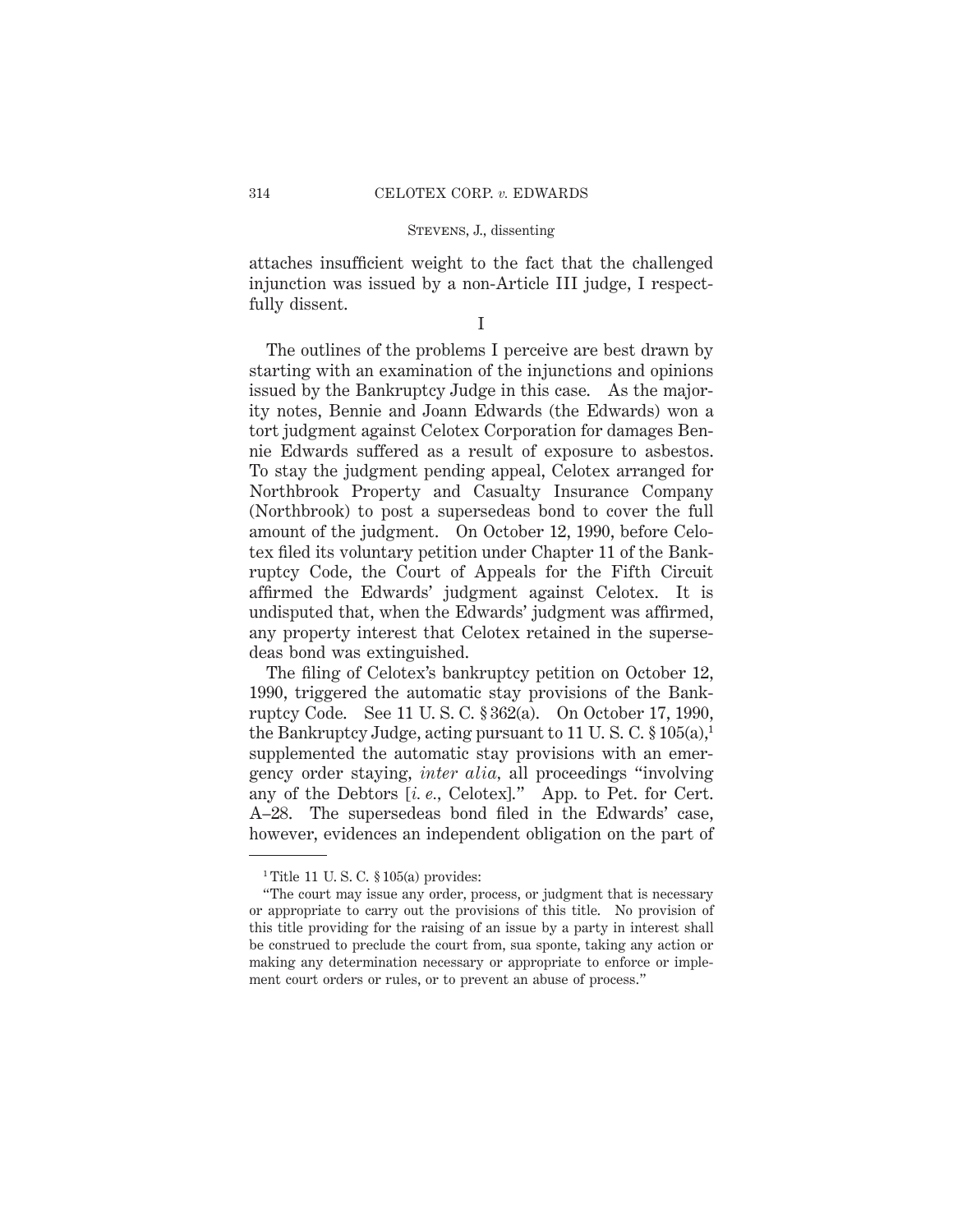Northbrook. For that reason, neither the automatic stay of proceedings against the debtor pursuant to § 362(a) of the Bankruptcy Code nor the Bankruptcy Judge's October 17, § 105(a) stay restrained the Edwards from proceeding against Northbrook to enforce Northbrook's obligations under the bond. As the Court of Appeals correctly held, the October 17 order enjoined the prosecution of proceedings involving "the Debtors," but did not expressly enjoin the Edwards from proceeding against Northbrook. See *Edwards* v. *Armstrong World Industries, Inc.,* 6 F. 3d 312, 315 (CA5 1993).

On May 3, 1991, the Edwards commenced their proceeding against Northbrook by filing a motion pursuant to Rule 65.1 of the Federal Rules of Civil Procedure<sup>2</sup> to enforce the supersedeas bond. Several weeks later—on June 13, 1991 the Bankruptcy Court entered a new three-paragraph order enjoining all of Celotex's judgment creditors from collecting on their supersedeas bonds. Paragraph 1 of the order addressed creditors whose appellate process had not yet concluded. Paragraph 2 addressed creditors whose appellate process concluded only after Celotex had filed for bankruptcy. Paragraph 3 applied to judgment creditors, such as the Edwards, whose appeals had concluded before the filing of the bankruptcy petition. Paragraph 3 expressly precluded those creditors from proceeding against any bond "without first seeking to vacate the Section 105 stay entered by this Court." *In re Celotex Corp.,* 128 B. R. 478, 485 (Bkrtcy. Ct. MD Fla. 1991).

<sup>2</sup> Rule 65.1 states:

<sup>&</sup>quot;Whenever these rules . . . require or permit the giving of security by a party, and security is given in the form of a bond or stipulation or other undertaking with one or more sureties, each surety submits to the jurisdiction of the court and irrevocably appoints the clerk of the court as the surety's agent upon whom any papers affecting the surety's liability on the bond or undertaking may be served. The surety's liability may be enforced on motion without the necessity of an independent action."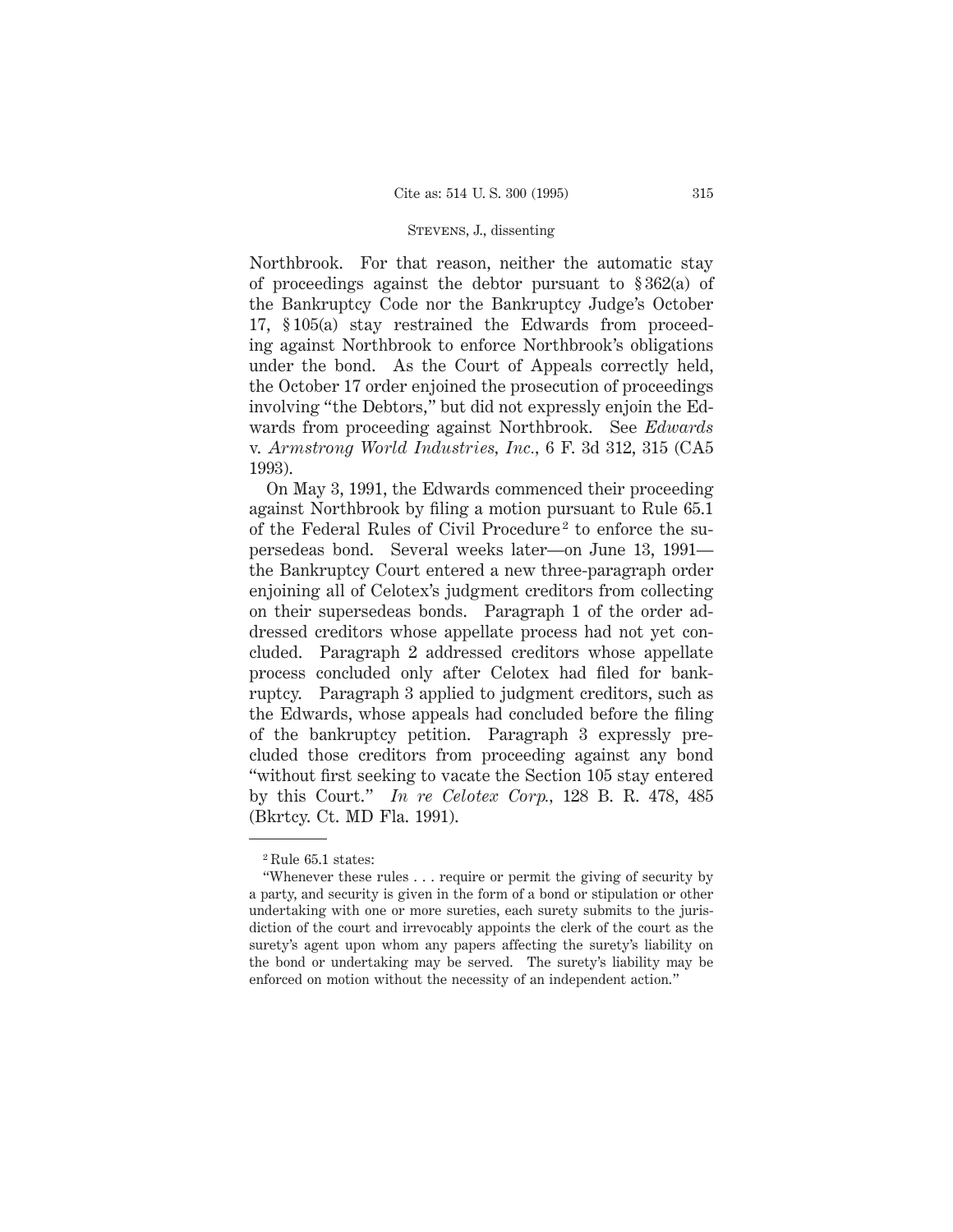The opinion supporting that order explained that Paragraphs 1 and 2 rested in part on the theory that the debtor retains a property interest in the supersedeas bonds until the appellate process was complete, and any attempt to collect on those bonds was therefore covered in the first instance by § 362(a)'s automatic stay provisions. The opinion recognized that that rationale did not cover supersedeas bonds posted in litigation with judgment creditors, such as the Edwards, whose appellate process was complete. The Bankruptcy Judge concluded, however, that § 105(a) gave him the power to stay the collection efforts of such bonded judgment creditors. The Bankruptcy Judge contended that other courts had utilized the § 105(a) stay "to preclude actions which may 'impede the reorganization process,'" *id.*, at 483, quoting *In re Johns-Manville Corp.,* 837 F. 2d 89, 93 (CA2), cert. denied, 488 U. S. 868 (1988), or " 'which will have an adverse impact on the Debtor's ability to formulate a Chapter 11 plan,' " 128 B. R., at 483, quoting *A. H. Robins Co.* v. *Piccinin,* 788 F. 2d 994 (CA4), cert. denied, 479 U. S. 876 (1986). But cf. n. 12, *infra.* Apparently viewing his own authority as virtually limitless, the Bankruptcy Judge described a general bankruptcy power "to stop ongoing litigation and to prevent peripheral court decisions from dealing with issues . . . without first allowing the bankruptcy court to have an opportunity to review the potential effect on the debtor." 128 B. R., at 484. He concluded that in "mega" cases in which "potential conflicts with other judicial determinations" might arise, "the powers of the bankruptcy court under Section 105 must in the initial stage be absolute." *Ibid.*

I do not agree that the powers of a bankruptcy judge, a non-Article III judge, "must . . . be absolute" at the initial stage or indeed at any stage. Instead, the jurisdiction and the power of bankruptcy judges are cabined by specific and important statutory and constitutional constraints that operate at every phase of a bankruptcy. In my view, those con-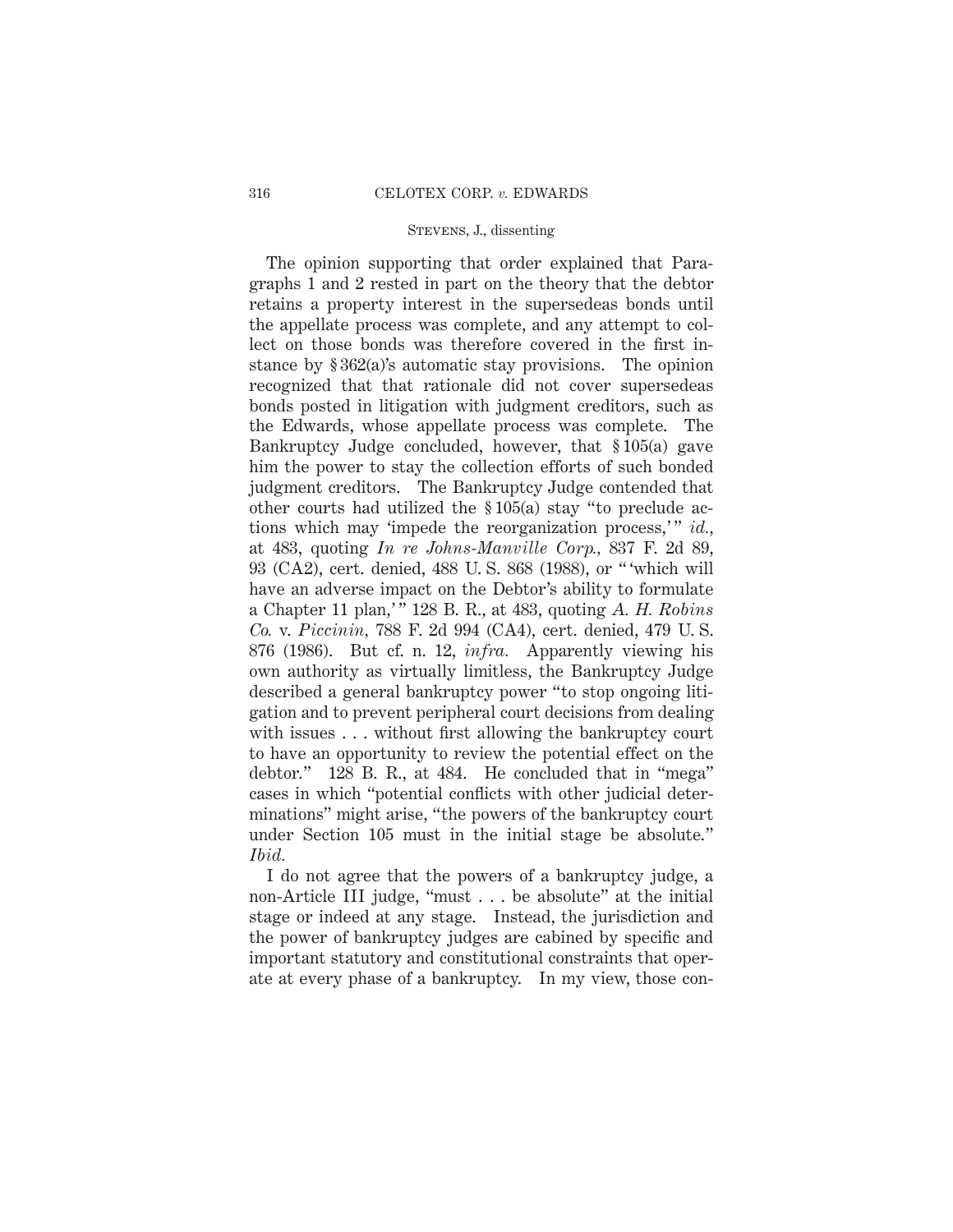straints require that the judgment of the Court of Appeals be affirmed.

The majority concludes that the Court of Appeals must be reversed because the Bankruptcy Judge had jurisdiction to issue the injunction and because the injunction had more than a "'frivolous pretense to validity.'" *Ante*, at 312. Even applying the majority's framework, I would affirm the Court of Appeals. As I will demonstrate, the constraints on the jurisdiction and authority of the Bankruptcy Judge compel the conclusion that the Bankruptcy Judge lacked jurisdiction to issue the challenged injunction, and that the injunction has only a "'frivolous pretense to validity.'" I will also explain, however, why the majority's deferential approach seems particularly inappropriate as applied to this particular injunction, now in its fifth year of preventing enforcement of supersedeas bonds lodged in an Article III court.

II

In my view, the Bankruptcy Judge lacked jurisdiction to issue an injunction that prevents an Article III court from allowing a judgment creditor to collect on a supersedeas bond posted in that court by a nondebtor. In reaching the contrary conclusion, the majority relies primarily on the Bankruptcy Judge's "related to" jurisdiction, and thus I will address that basis of jurisdiction first. The majority properly observes that, under 28 U. S. C. § 1334(b), the district court has broad bankruptcy jurisdiction, extending to "all civil proceedings arising under title 11, or arising in or related to cases under title 11."<sup>3</sup> The majority also notes cor-

<sup>3</sup> The full text of § 1334 reads as follows:

<sup>&</sup>quot;(a) Except as provided in subsection (b) of this section, the district courts shall have original and exclusive jurisdiction of all cases under title 11.

<sup>&</sup>quot;(b) Notwithstanding any Act of Congress that confers exclusive jurisdiction on a court or courts other than the district courts, the dis-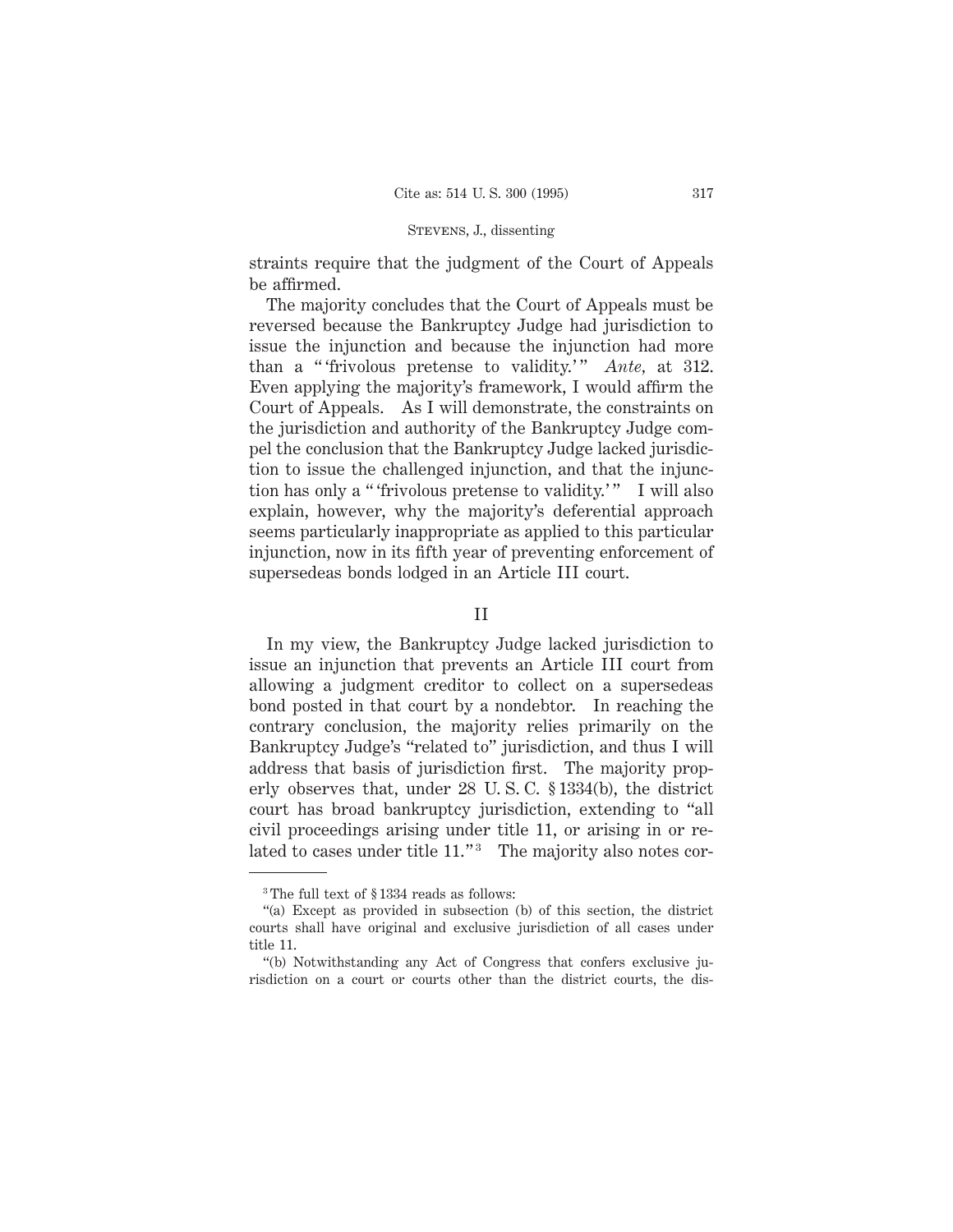rectly that the Edwards' action to enforce the supersedeas bond is within the district court's "related to" jurisdiction,4 because allowing creditors such as the Edwards "to execute immediately on the bonds would have a direct and substantial adverse effect on Celotex's ability to undergo a successful reorganization." *Ante*, at 310.<sup>5</sup> The majority then ob-

trict courts shall have original but not exclusive jurisdiction of all civil proceedings arising under title 11, or arising in or related to cases under title 11.

"(c)(1) Nothing in this section prevents a district court in the interest of justice, or in the interest of comity with State courts or respect for State law, from abstaining from hearing a particular proceeding arising under title 11 or arising in or related to a case under title 11.

"(2) Upon timely motion of a party in a proceeding based upon a State law claim or State law cause of action, related to a case under title 11 but not arising under title 11 or arising in a case under title 11, with respect to which an action could not have been commenced in a court of the United States absent jurisdiction under this section, the district court shall abstain from hearing such proceeding if an action is commenced, and can be timely adjudicated, in a State forum of appropriate jurisdiction. Any decision to abstain or not to abstain made under this subsection is not reviewable by appeal or otherwise by the court of appeals under section 158(d), 1291, or 1292 of this title or by the Supreme Court of the United States under section 1254 of this title. This subsection shall not be construed to limit the applicability of the stay provided for by section 362 of title 11, United States Code, as such section applies to an action affecting the property of the estate in bankruptcy.

"(d) The district court in which a case under title 11 is commenced or is pending shall have exclusive jurisdiction of all of the property, wherever located, of the debtor as of the commencement of such case, and of property of the estate." 28 U. S. C. § 1334 (1988 ed. and Supp. V).

<sup>4</sup> As § 1334(b) indicates, the district court's "related to" jurisdiction is "original but not exclusive."

<sup>5</sup>I do not take issue with the conclusion that the Edwards' attempt to collect on the supersedeas bond falls within the "related to" jurisdiction of the district court. Cf. 1 Collier on Bankruptcy ¶ 3.01[1][c][iv], p. 3–29 (15th ed. 1994) (hereinafter Collier) (" 'Related' proceedings which involve litigation between third parties, which could have some effect on the administration of the bankruptcy case, are illustrated by suits by creditors against guarantors"). Despite the Edwards' argument to the contrary, it seems to me quite clear that allowing the Edwards to recover from North-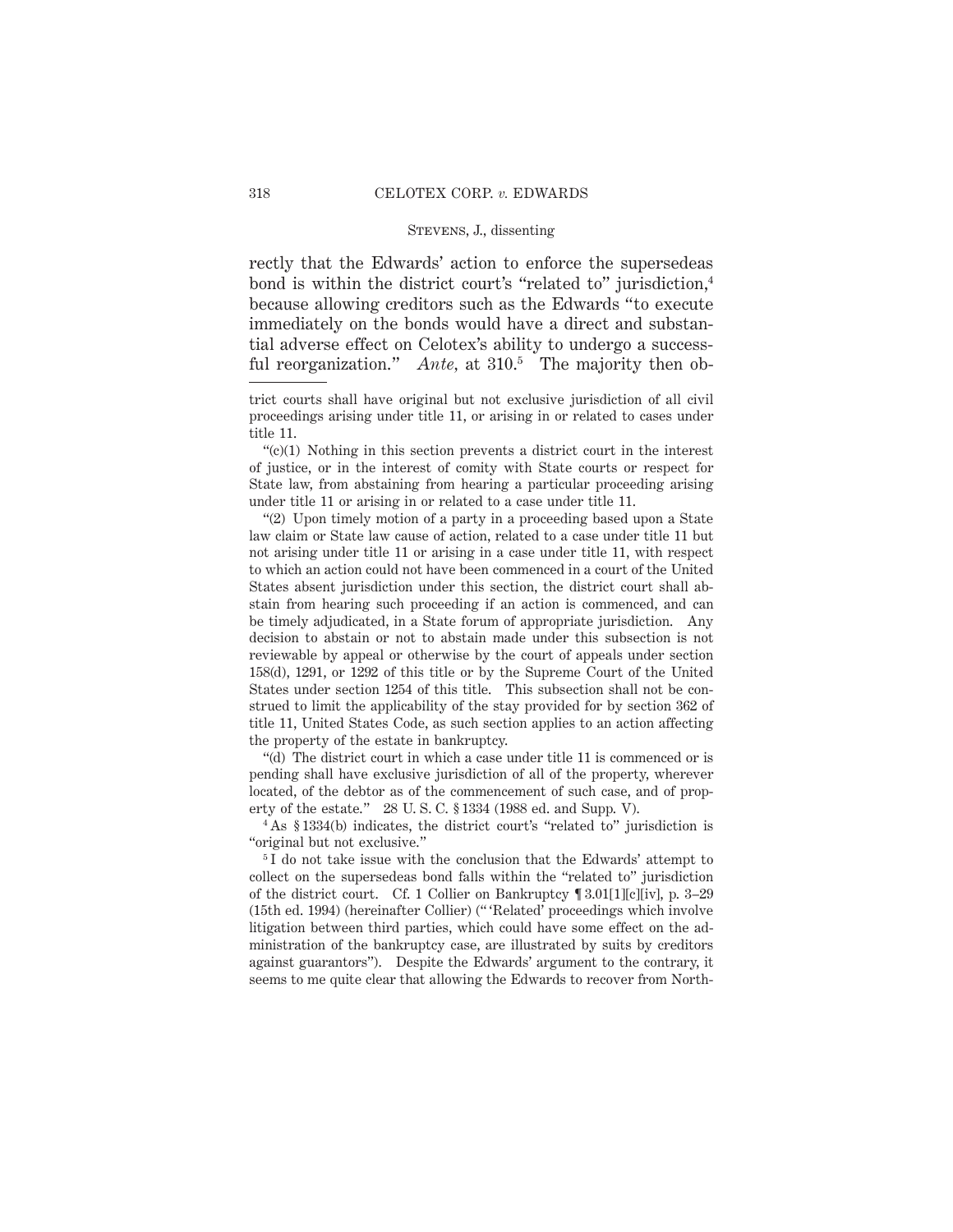serves that, under 28 U. S. C. § 157(a), the district court may "refe[r]" to the bankruptcy judge "any or all cases under title 11 and any or all proceedings arising under title 11 or arising in or related to a case under title  $11.^{6}$ . Thus, the majority concludes that, because the Edwards' action to enforce the

I also agree with the majority, *ante,* at 308–309, n. 6, that the facts of this case do not require us to resolve whether *Pacor* v. *Higgins,* 743 F. 2d 984 (CA3 1984), articulates the proper test for determining the scope of the district court's "related to" jurisdiction.

<sup>6</sup> The text of § 157 reads in relevant part as follows:

"(a) Each district court may provide that any or all cases under title 11 and any or all proceedings arising under title 11 or arising in or related to a case under title 11 shall be referred to the Bankruptcy Judges for the district.

"(b)(1) Bankruptcy judges may hear and determine all cases under title 11 and all core proceedings arising under title 11, or arising in a case under title 11, referred under subsection (a) of this section, and may enter appropriate orders and judgments, subject to review under section 158 of this title.

.....

" $(c)(1)$  A bankruptcy judge may hear a proceeding that is not a core proceeding but that is otherwise related to a case under title 11. In such proceeding, the Bankruptcy Judge shall submit proposed findings of fact and conclusions of law to the district court, and any final order or judgment shall be entered by the district judge after considering the Bankruptcy Judge's proposed findings and conclusions and after reviewing de novo those matters to which any party has timely and specifically objected.

"(2) Notwithstanding the provisions of paragraph (1) of this subsection, the district court, with the consent of all the parties to the proceeding, may refer a proceeding related to a case under title 11 to a bankruptcy judge to hear and determine and to enter appropriate orders and judgments, subject to review under section 158 of this title."

brook on the supersedeas bond would have an adverse impact on Celotex because Northbrook would then be able to retain the insurance proceeds that Celotex pledged as collateral when the bond was issued. Indeed, I am willing to assume that if all of the bonds were enforced, the reorganization efforts would fail and Celotex would have to be liquidated. In my judgment, however, the specter of liquidation is not an acceptable basis for concluding that a bankruptcy judge, and not just the district court, has jurisdiction to interfere with the performance of a third party's fixed obligation to a judgment creditor.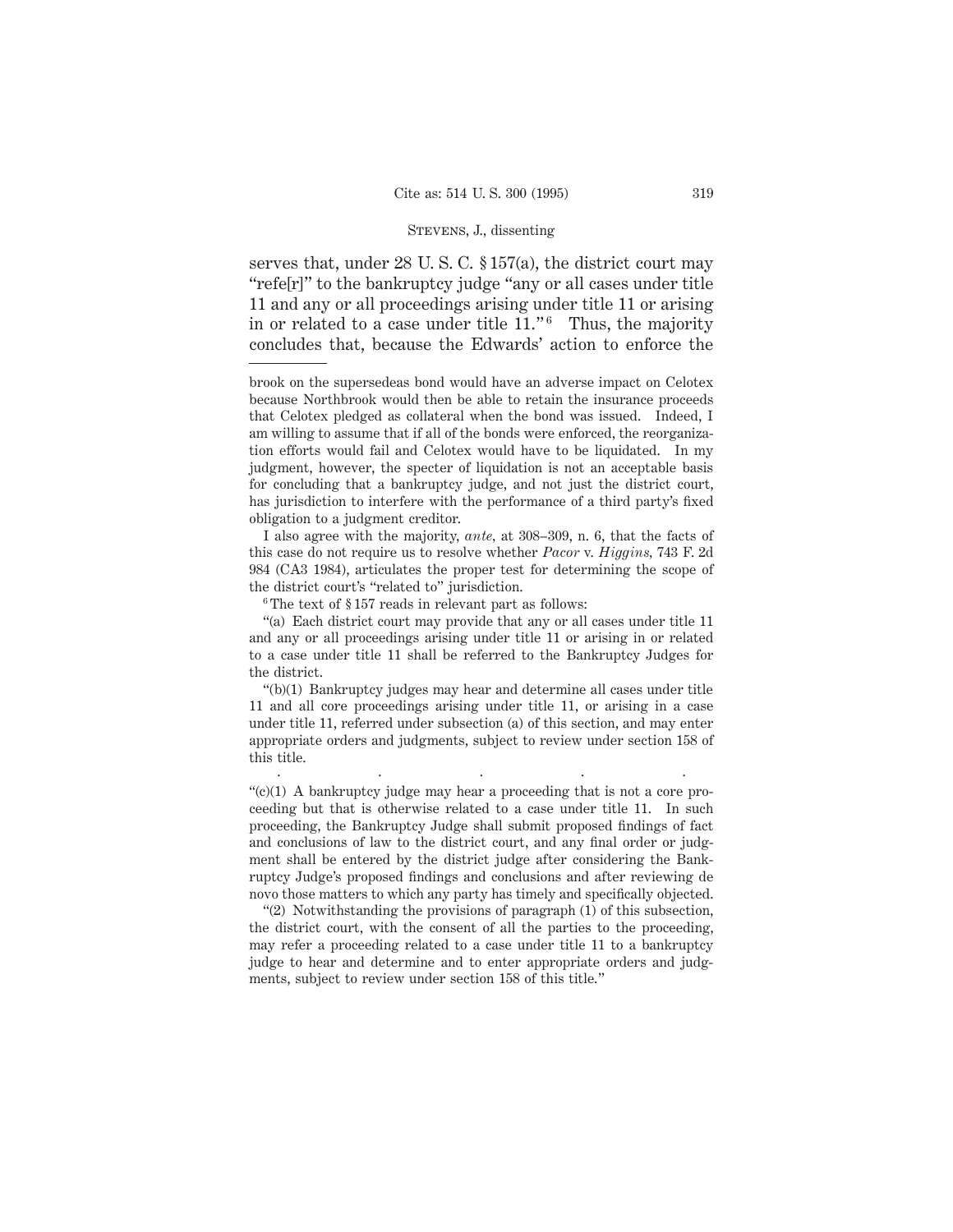supersedeas bond was within the District Court's "related to" jurisdiction and because the District Court referred all matters to the Bankruptcy Judge, the Bankruptcy Judge had jurisdiction over the Edwards' action.

In my view, the majority's approach pays insufficient attention to the remaining provisions of § 157, and, more importantly, to the decision of this Court that gave rise to their creation. The current jurisdictional structure of the Bankruptcy Code reflects this Court's decision in *Northern Pipeline Constr. Co.* v. *Marathon Pipe Line Co.,* 458 U. S. 50 (1982), which in turn addressed the Bankruptcy Reform Act of 1978, 92 Stat. 2549. The 1978 Act significantly restructured the Bankruptcy Code. The Act created "bankruptcy courts" and vested in them "jurisdiction over all 'civil proceedings arising under title 11 [the Bankruptcy title] or arising in or related to cases under title 11.'" *Northern Pipeline*, 458 U. S., at 54, quoting 28 U. S. C. § 1471(b) (1976 ed., Supp. IV). As the plurality opinion in *Northern Pipeline* observed, "[t]his jurisdictional grant empowers bankruptcy courts to entertain a wide variety of cases," involving "claims based on state law as well as those based on federal law." 458 U. S., at 54. The Act also bestowed upon the judges of the bankruptcy courts broad powers to accompany this expanded jurisdiction. See n. 6, *supra; Northern Pipeline,* 458 U. S., at 55. The Act did not, however, make the newly empowered bankruptcy judges Article III judges. In particular, it denied bankruptcy judges the life tenure and salary protection that the Constitution requires for Article III judges. See U. S. Const., Art. III, § 1.

In *Northern Pipeline,* this Court held that the Act was unconstitutional, at least insofar as it allowed a non-Article III court to "entertain and decide" a purely state-law claim. 458 U.S., at 91 (REHNQUIST, J., concurring in judgment); see also *id.*, at 86 (plurality opinion). The plurality opinion distinguished the revamped bankruptcy courts from prior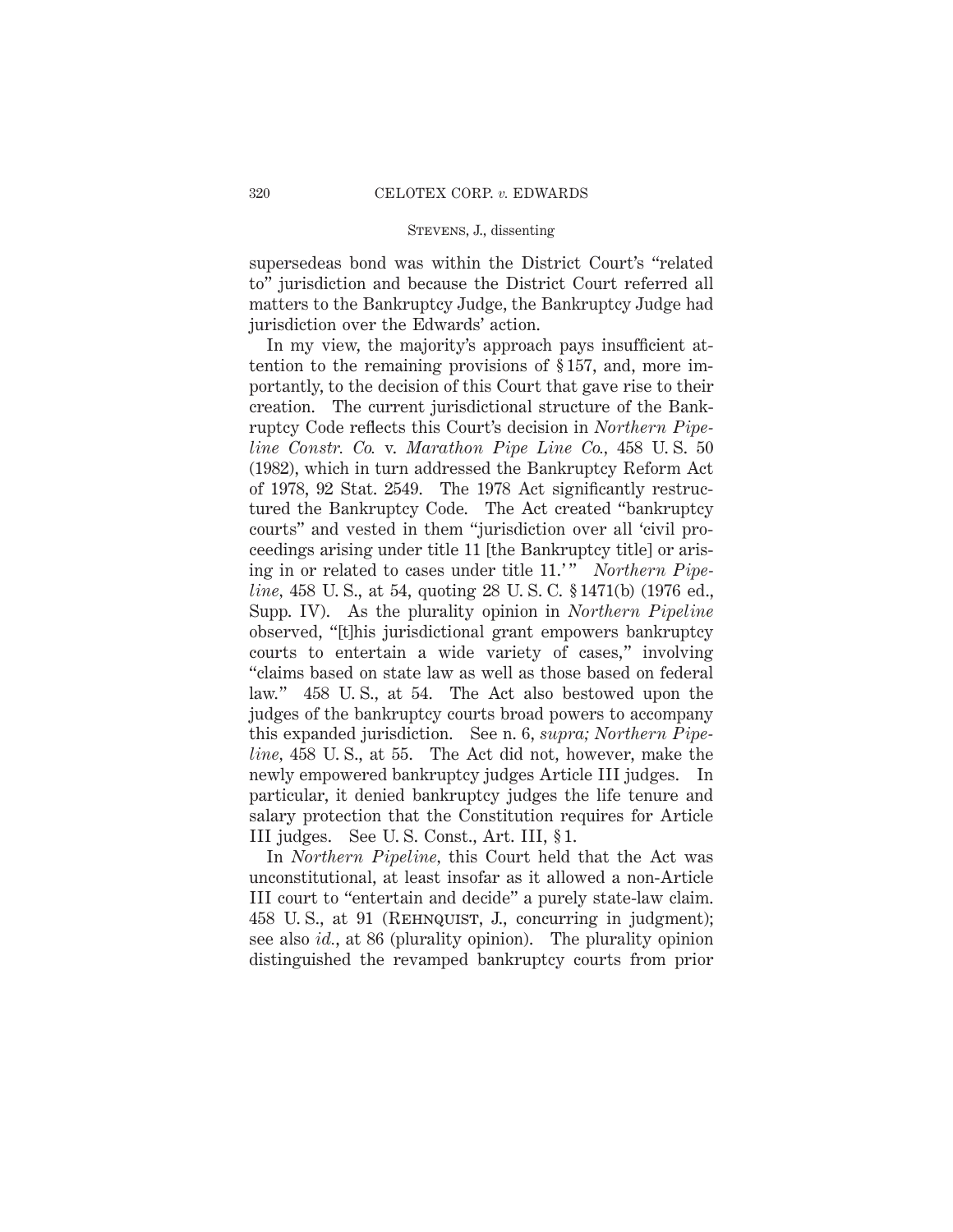district court "adjuncts" which the Court had found did not violate Article III. The plurality noted that, in contrast to the narrow, specialized jurisdiction exercised by these prior adjuncts, "the subject-matter jurisdiction of the bankruptcy courts encompasses not only traditional matters of bankruptcy, but also 'all civil proceedings arising under title 11 or arising in or related to cases under title 11.'" *Id.*, at 85. In addition, prior adjuncts "engaged in statutorily channeled factfinding functions," while the bankruptcy courts "exercise 'all of the jurisdiction' conferred by the Act on the district courts."<sup>7</sup> *Ibid.* 

In response to *Northern Pipeline,* Congress passed the Bankruptcy Amendments and Federal Judgeship Act of 1984 (1984 amendments), 98 Stat. 333. Section 157 was passed as part of the 1984 amendments. Section 157 establishes two broad categories of proceedings: "core proceedings" and "[n]on-core proceedings." For "all core proceedings arising under title 11, or arising in a case under title 11, referred under  $[\$ 157(a)],$ "  $\$ 157(b)(1)$  permits bankruptcy judges to "hear and determine" the proceedings and to "enter appropriate orders and judgments." For noncore proceedings "otherwise related to a case under title 11,"  $\S 157(c)(1)$  permits the bankruptcy court only to "hear" the proceedings and to "submit proposed findings of fact and conclusions of law to the district court." See 1 Collier ¶ 3.01[1][c][iv], at 3–28 ("[C]ivil proceedings 'related to cases under title 11' " are "excluded from being treated as 'core proceedings' by 28 U. S. C. § 157(b)(1), and are the subject of special procedures contained in section[s]  $157(c)(1)$  and  $(c)(2)$ "). For these "related proceedings," 1 Collier ¶ 3.01[1][c][iv], at 3–28, only the

<sup>7</sup> The plurality also noted that, in contrast to the limited powers possessed by prior adjuncts, "the bankruptcy courts exercise all ordinary powers of district courts." 458 U. S., at 85. See n. 6, *supra.*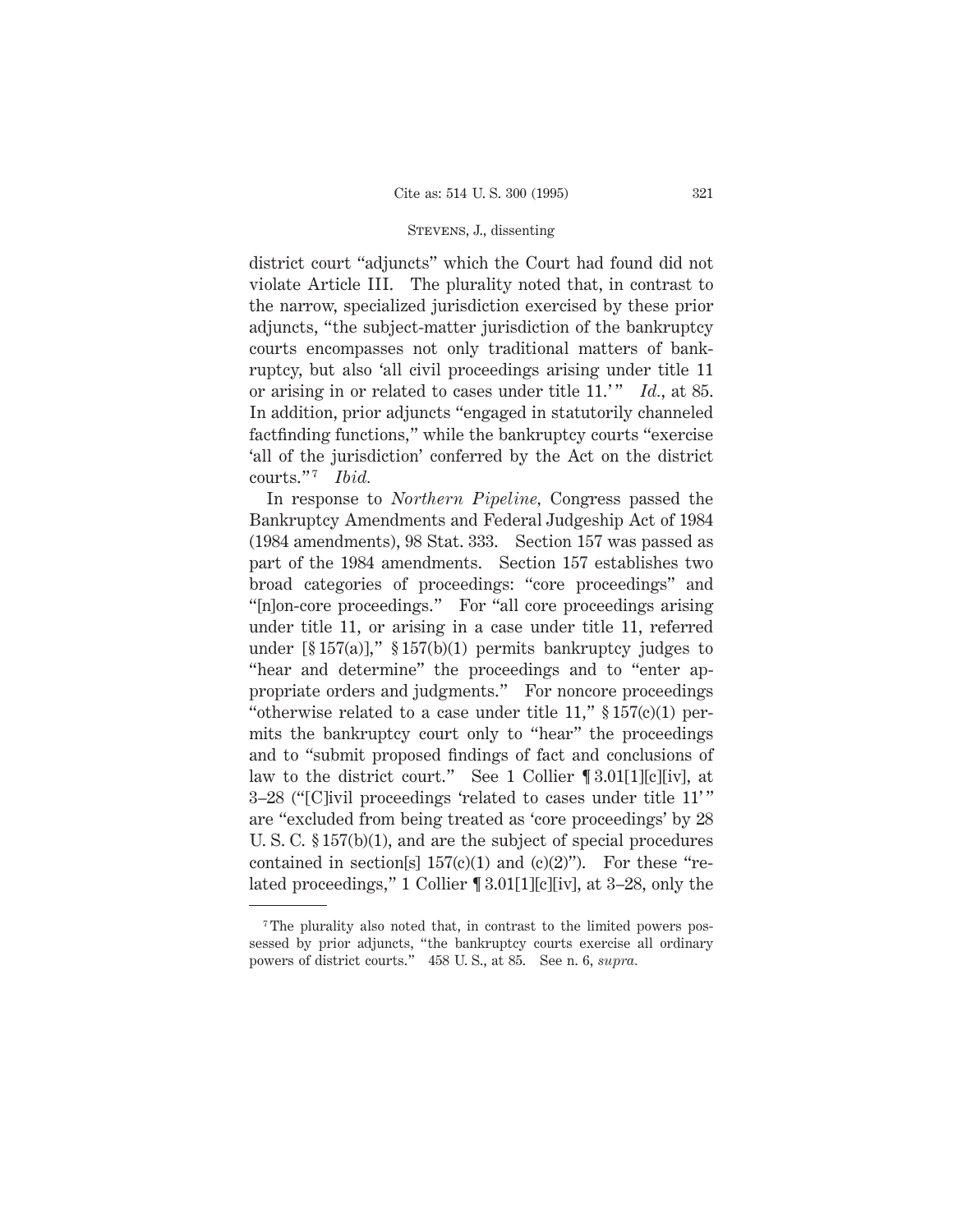district court has the power to enter "any final order or judgment." <sup>8</sup>

In my view, the distinction between the jurisdiction to "hear and determine" core proceedings on the one hand and the jurisdiction only to "hear" related proceedings on the other hand is critical, if not dispositive. I believe that the jurisdiction to hear (and yet not to determine) a case under § 157(c)(1) provides insufficient jurisdiction to a bankruptcy judge to permit him to issue a binding injunction that prevents an Article III court from exercising its conceded jurisdiction over the case.<sup>9</sup> The unambiguous text of  $\S 157(c)(1)$ 

More importantly, though the Bankruptcy Judge's June 13 order enjoins " 'the judgment creditor,' " *In re Celotex Corp.,* 128 B. R. 478, 485

<sup>8</sup> The district court may enter judgment only after *de novo* review of the bankruptcy judge's recommendation with respect to any matters to which one of the parties has raised a timely objection. See 28 U. S. C.  $$157(c)(1).$ 

<sup>&</sup>lt;sup>9</sup> It should be noted that the Bankruptcy Judge's order cannot be upheld on the ground that it purported to enjoin only the Edwards and thus did not enjoin directly the Article III court. First, the Bankruptcy Judge's orders cannot be interpreted so narrowly. The October 17 order enjoined, *inter alia,* "all Entities" from "commencing or continuing any judicial, administrative or other proceeding involving any of the Debtors." App. to Pet. for Cert. A–28. In my view, the word "entities" includes courts. Indeed, the Bankruptcy Judge's order tracks § 362(a)'s automatic stay provisions, which provide, in part, that the automatic stay is applicable "to all entities" and which enjoin "the commencement or continuation . . . of a judicial, administrative, or other action or proceeding against the debtor." 11 U. S. C. § 362(a)(1). The Courts of Appeals have uniformly held that "entities," as used in § 362, include courts. See, *e. g., Maritime Electric Co.,* 959 F. 2d 1194, 1206 (CA3 1991) ("§ 362's stay is mandatory and 'applicable to all entities', including state and federal courts"); *Pope* v. *Manville Forest Products Corp.,* 778 F. 2d 238, 239 (CA5 1985) ("just the entry of an order of dismissal, even if entered sua sponte, constitutes a judicial act toward the disposition of the case and hence may be construed as a 'continuation' of a judicial proceeding"); *Ellis* v. *Consolidated Diesel Electric Corp.,* 894 F. 2d 371, 372–373 (CA10 1990) (District Court's entry of summary judgment violated § 362(a)'s automatic stay); see also *Maritime Electric Co.,* 959 F. 2d, at 1206 (collecting cases). Cf. 2 Collier ¶ 101.15, at 101–62 to 101–63 (" 'Entity' is the broadest of all definitions which relate to bodies or units").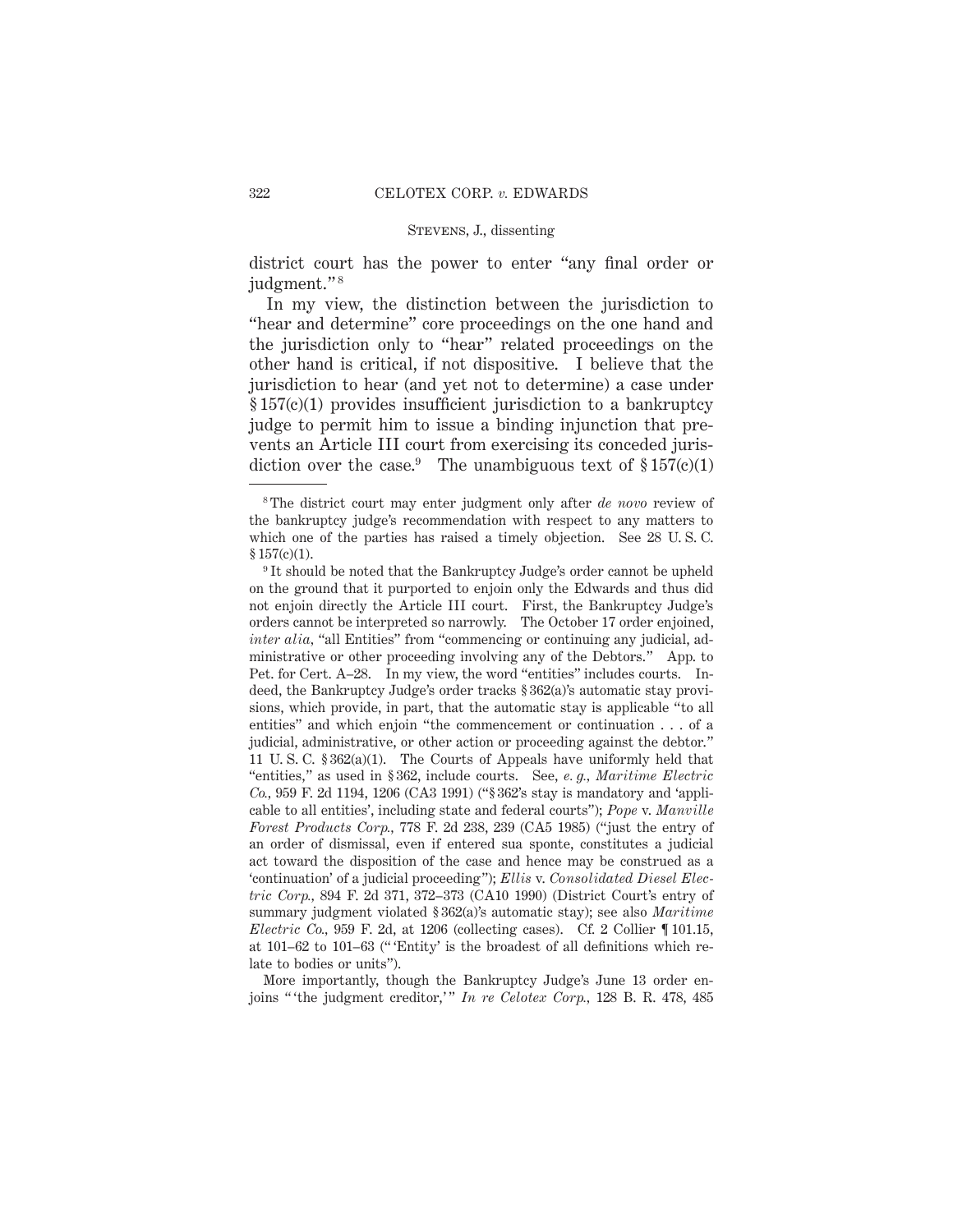requires that the bankruptcy judge's participation in related proceedings be merely advisory rather than adjudicative. In my view, having jurisdiction to grant injunctions over cases that one may not decide is inconsistent with such an advisory role. An injunction is an extraordinary remedy whose impact on private rights may be just as onerous as a final determination. The constitutional concerns that animate the current jurisdictional provisions of the Bankruptcy Code and that deny non-Article III tribunals the power to determine private controversies apply with equal force to the entry of an injunction interfering with the exercise of the admitted jurisdiction of an Article III tribunal.10

In sum, my view on the sufficiency of "related to" jurisdiction to sustain the injunction in this case can be stated quite simply: If a bankruptcy judge lacks jurisdiction to "determine" a question, the judge also lacks jurisdiction to issue an injunction that prevents an Article III court, which concededly does have jurisdiction, from determining that ques-

I also believe that Congress would have expected bankruptcy judges to show the same deference to federal courts adjudicating state-law claims under diversity jurisdiction, at least when the bankruptcy judge purports to act on the basis of his "related to" jurisdiction and when the federal action can be "timely adjudicated." *Ibid.*

<sup>(</sup>Bkrtcy. Ct. MD Fla. 1991), the order clearly has the same practical effect as if it enjoined the court directly. My objection to the majority's approach does not at all depend on whether the order that prevents the Article III court from exercising its jurisdiction does so directly or indirectly. Instead, my view is simply that a Bankruptcy Judge who lacks jurisdiction to decide an issue may not prevent an Article III court that is ready and willing to exercise its conceded jurisdiction from doing so.

 $10$  In addition, 28 U.S.C. § 1334(c)(2) provides for mandatory abstention in cases involving state-law claims for which the sole basis of bankruptcy jurisdiction is "related to" jurisdiction. That provision thus makes clear that no order could have been entered over the Edwards' objection if their tort action had been tried in a state rather than a federal court. The Bankruptcy Judge's order, which does not distinguish proceedings to enforce supersedeas bonds that were posted in state-court proceedings, fails to address the implications of this mandatory abstention provision.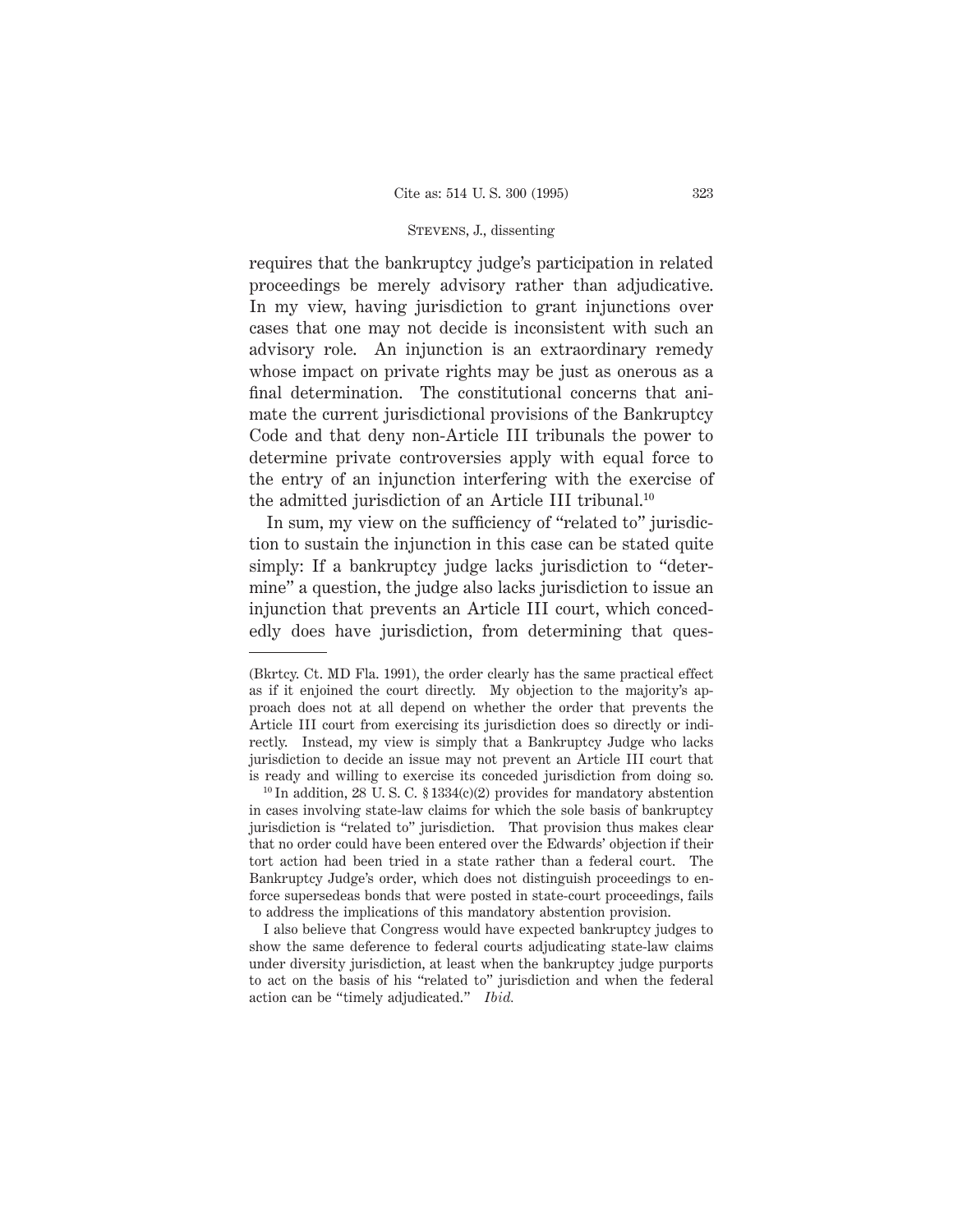tion.11 Any conclusion to the contrary would trivialize the constitutional imperatives that shaped the Bankruptcy Code's jurisdictional provisions.<sup>12</sup>

# III

Petitioner and the majority rely primarily on "related to" jurisdiction. Indeed, the Court's holding appears to rest almost entirely on the view that a bankruptcy judge has jurisdiction to enjoin proceedings in Article III courts whenever those proceedings are "related to" a pending Title 11 case. See *ante,* at 307–311. Two footnotes in the Court's opinion, however, might be read as suggesting alternative bases of

 $11$  I agree with the majority that the Bankruptcy Judge's order is a temporary injunction, and thus it is not a "final order or judgment." *Ante,* at 309, n. 7. The temporary nature of the injunction, however, is irrelevant. As I have stated repeatedly in the text, I believe that a statutory scheme that deprives a bankruptcy judge of jurisdiction to "determine" a case also deprives that judge of jurisdiction to issue binding injunctions even temporary ones—that would prevent an Article III court with jurisdiction over the case from determining it.

 $12$ <sup>12</sup> The cases on which the Bankruptcy Judge relied are entirely consistent with my approach, and they provide at most indirect support for his order. In *A. H. Robins Co.* v. *Piccinin,* 788 F. 2d 994, 997 (CA4), cert. denied, 479 U. S. 876 (1986), the challenged injunction was issued by an Article III court ("[T]he district court granted Robins' request for a preliminary injunction"); and in *In re Johns-Manville Corp.,* 837 F. 2d 89, 91–92 (CA2), cert. denied, 488 U. S. 868 (1988), the Court of Appeals found that the Bankruptcy Judge had jurisdiction to enter the injunction in a core proceeding because the insurance policies that were the subject of the injunction were property of the bankruptcy estate. Thus, those cases do not support the present injunction, which was issued by a non-Article III judge and which affects supersedeas bonds that are concededly not property of the debtor's estate.

I also note that in *Willis* v. *Celotex Corp.,* 978 F. 2d 146 (1992), cert. denied, 507 U. S. 1030 (1993), though upholding the very injunction at issue in this case, the Fourth Circuit engaged in no detailed jurisdictional analysis and entirely omitted any discussion of the significance of the Bankruptcy Judge's non-Article III status.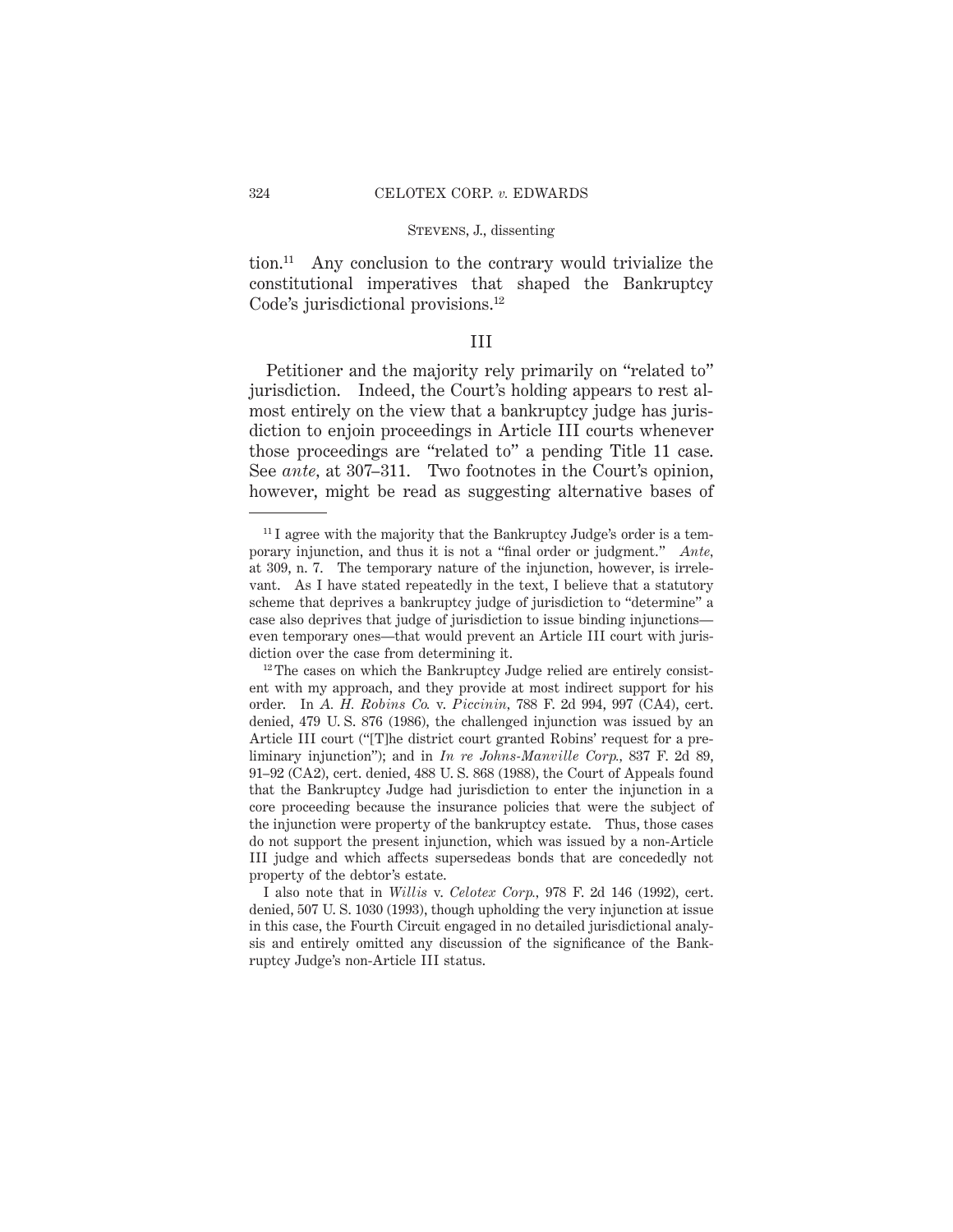jurisdiction. See *ante,* at 304–305, n. 4, 311, n. 8. Those two footnotes require a brief response.

In footnote 4 of its opinion, the Court refers to two different claims advanced by Celotex in the bankruptcy proceedings: a claim that "the bonded judgment creditors should not be able to execute on their bonds because, by virtue of the collateralization of the bonds, the bonded judgment creditors are beneficiaries of Celotex asset transfers that are voidable as preferences and fraudulent transfers"; and a claim that "the punitive damages portions of the judgments can be voided or subordinated." There is little doubt that those claims are properly characterized as ones "arising under" Title 11 within the meaning of 28 U.S.C.  $$1334(b);$ <sup>13</sup> however, it does not necessarily follow from that characterization that the Bankruptcy Judge had jurisdiction to issue the injunction in support of the prosecution of those claims. Celotex's complaint was not filed until months after the Bankruptcy Judge's injunction issued. The claims raised in that complaint cannot retroactively provide a jurisdictional basis for the Bankruptcy Judge's injunction.

Moreover, Celotex's attempts to set aside the Edwards' supersedeas bond are patently meritless. It strains credu-

<sup>&</sup>lt;sup>13</sup> "[W]hen a cause of action is one which is created by title 11, then that civil proceeding is one 'arising under title  $11.'''$  1 Collier  $\P 3.01[1]$  [c][iii], at 3–26. A perusal of the complaint reveals that Celotex seeks relief under causes of action created by the Bankruptcy Code. See, *e. g.,* Count I (11 U. S. C. § 547(b) (seeking to avoid preferential transfers)); Count III  $(11 \text{ U. S. C. }$  § 548(a)(2)(A) (seeking to avoid constructively fraudulent transfers)); Count IV (11 U. S. C. § 544 (seeking to avoid transactions that would constitute constructively fraudulent transfers under state law)); Count VII (11 U. S. C. § 502 (seeking to disallow punitive damages awards); Count VII (11 U. S. C. § 510(c)(1) (seeking equitable subordination of pending punitive damages awards to the claims of unsecured creditors)). Cf., *e. g.,* 1 Collier ¶ 3.01[1][c][iii], at 3–27 ("[C]ourts interpreting this language have held that 'arising under title 11' includes causes of action to recover fraudulent conveyances"). My acknowledgment of these claims, of course, is not intended as a suggestion that they have merit.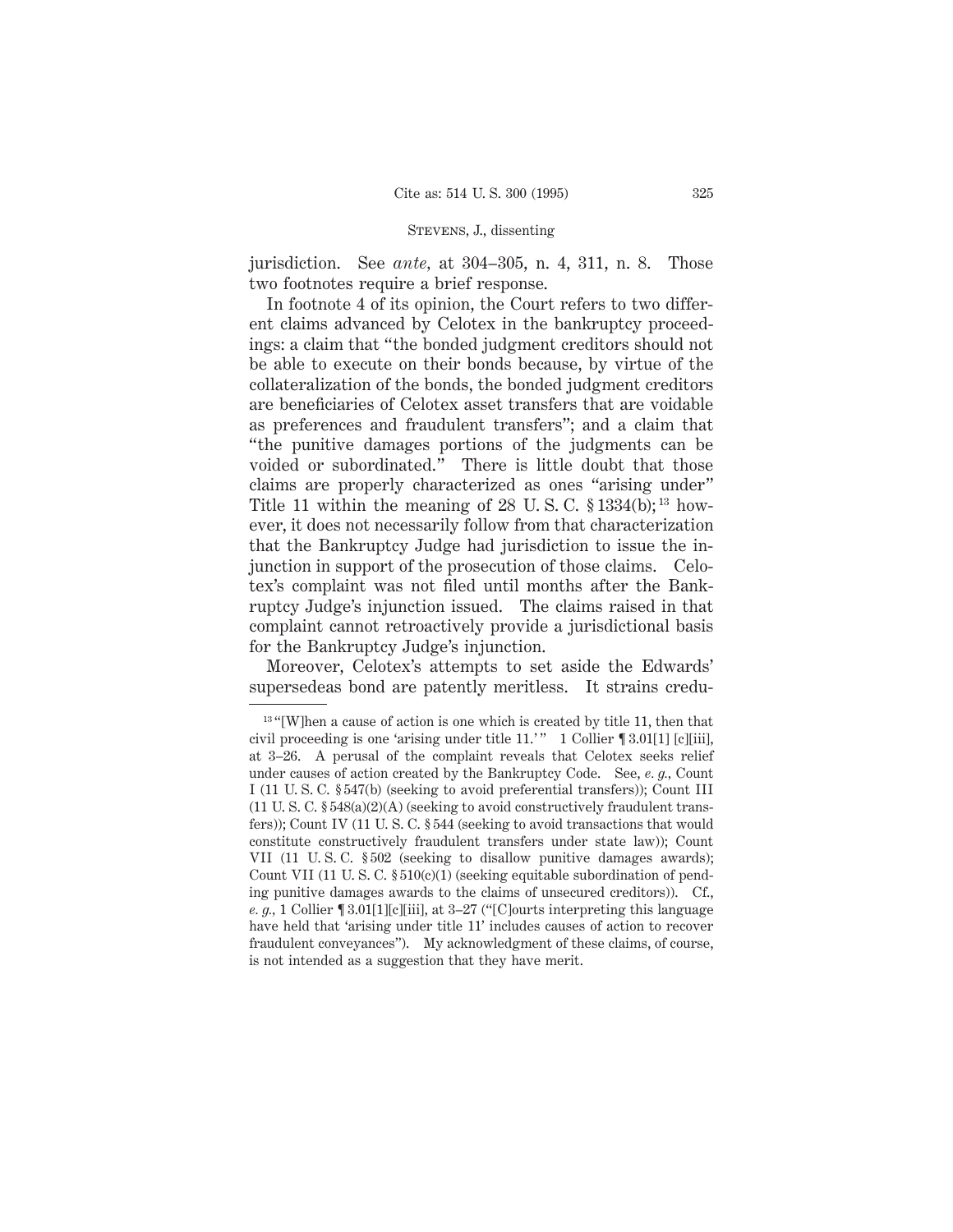lity, to suggest that a supersedeas bond, posted almost a year and a half before the bankruptcy petition was filed, could be set aside as a preference or as a fraudulent transfer for the benefit of Celotex's adversaries in bitterly contested litigation. Conceivably, Celotex's provision of security to Northbrook might be voidable, but that possibility could not impair the rights of the judgment creditors to enforce the bond against Northbrook even though they might be unwitting beneficiaries of the fraud. That possibility, at most, would be relevant to the respective claims of Northbrook and Celotex to the pledged collateral. Similarly, the fact that the Edwards' judgment included punitive as well as compensatory damages does not provide even an arguable basis for reducing Northbrook's obligations under the supersedeas bond. Even if there is a basis for subordinating a portion of Northbrook's eventual claim against Celotex on "bankruptcy law grounds," that has nothing to do with the Edwards' claim against Northbrook. It thus seems obvious that, at least with respect to the Edwards, Celotex has raised frivolous claims in an attempt to manufacture bankruptcy jurisdiction and thereby to justify a bankruptcy judge's injunction that had been issued over one year earlier. Cf. *Siler* v. *Louisville & Nashville R. Co.,* 213 U. S. 175, 191–192 (1909) ("Of course, the Federal question must not be merely colorable or fraudulently set up for the mere purpose of endeavoring to give the court jurisdiction").

In its footnote 8, the Court appears to suggest that the injunction prohibiting the Edwards from proceeding against Northbrook (described in the footnote as the "stay proceeding") may "aris[e] under" Title 11 or may "arise in" the Title 11 case. Perhaps this is accurate in a literal sense: The injunction did, of course, "arise under" Title 11 because 11 U. S. C. § 105(a) created whatever power the Bankruptcy Judge had to issue the injunction. Similarly, the injunction "arises in" the Title 11 case because that is where it originated. It cannot be the law, however, that a bankruptcy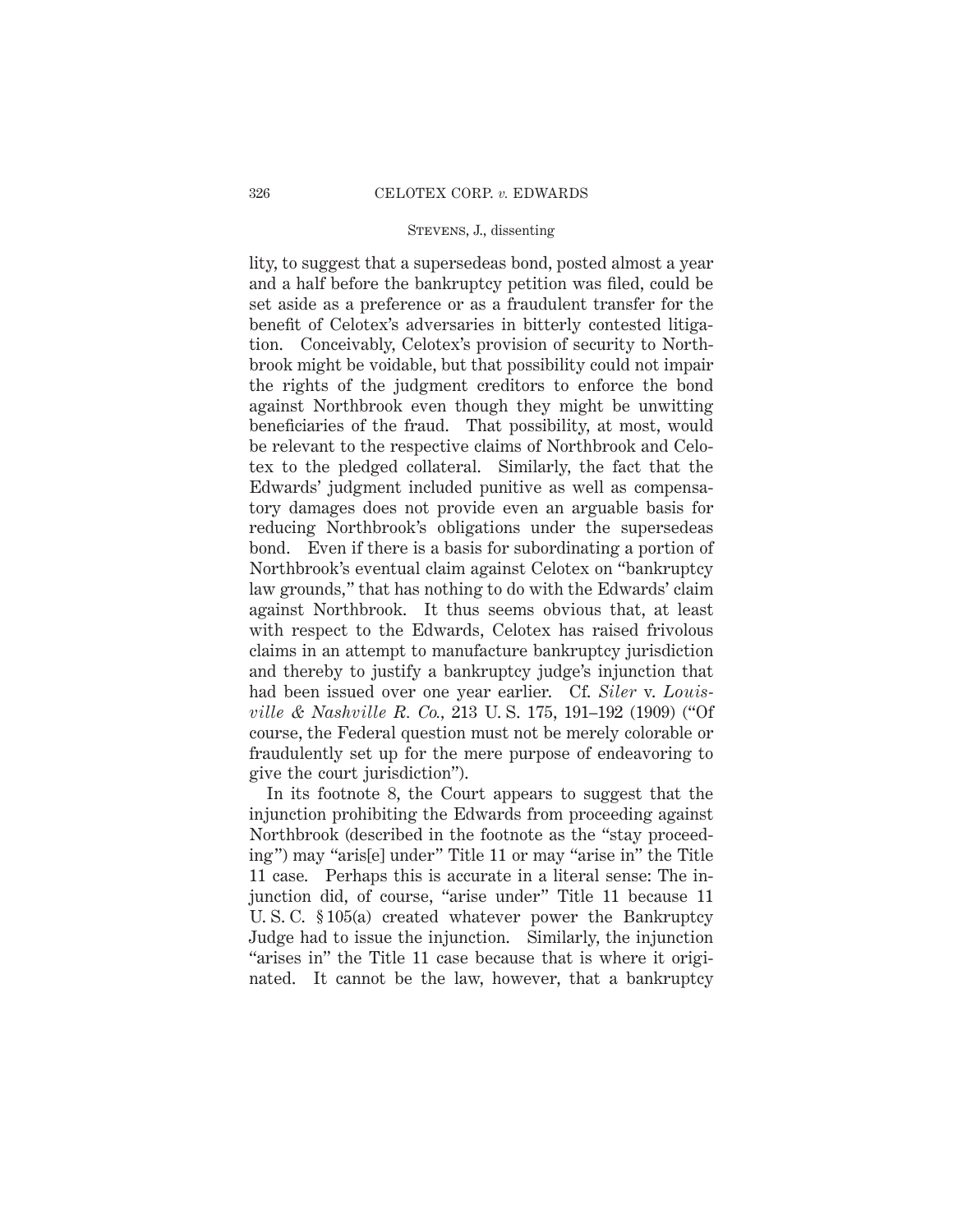judge has jurisdiction to enter any conceivable order that a party might request simply because § 105(a) authorizes some injunctions or because the request was first made in a pending Title 11 case. Cf. 2 Collier ¶ 105.01[1], at 105–3 (Section 105 "is not an independent source of jurisdiction, but rather it grants the courts flexibility to issue orders which preserve and protect their jurisdiction"). The mere filing of a motion for a § 105 injunction to enjoin a proceeding in another forum cannot be a jurisdictional bootstrap enabling a bankruptcy judge to exercise jurisdiction that would not otherwise exist.

IV

Even if I believed that the Bankruptcy Judge had jurisdiction to issue his injunction, I would still affirm the Court of Appeals because in my view the Bankruptcy Judge's injunction has only a "frivolous pretense to validity."

In 1898, Congress codified the bankruptcy laws. Under the 1898 Bankruptcy Act, most bankruptcy proceedings were conducted by "referees" who resolved controversies involving property in the actual or constructive possession of the court, as well as certain disputes involving property in the possession of third parties. In  $\S 2(a)(15)$  of the 1898 Act, Congress vested in bankruptcy courts the power to:

"[M]ake such orders, issue such process, and enter such judgments in addition to those specifically provided for as may be necessary for the enforcement of the provisions of this Act." Act of July 1, 1898, 30 Stat. 546.

In 1938, Congress clarified both the powers and the limitations on the injunctive authority of referees in bankruptcy by adding to the end of § 2(a)(15), "*Provided, however,* That an injunction to restrain a court may be issued by the judge only." 52 Stat. 843 (emphasis in original).

In 1978, through the Bankruptcy Reform Act, Congress significantly revised the Bankruptcy Code and the role of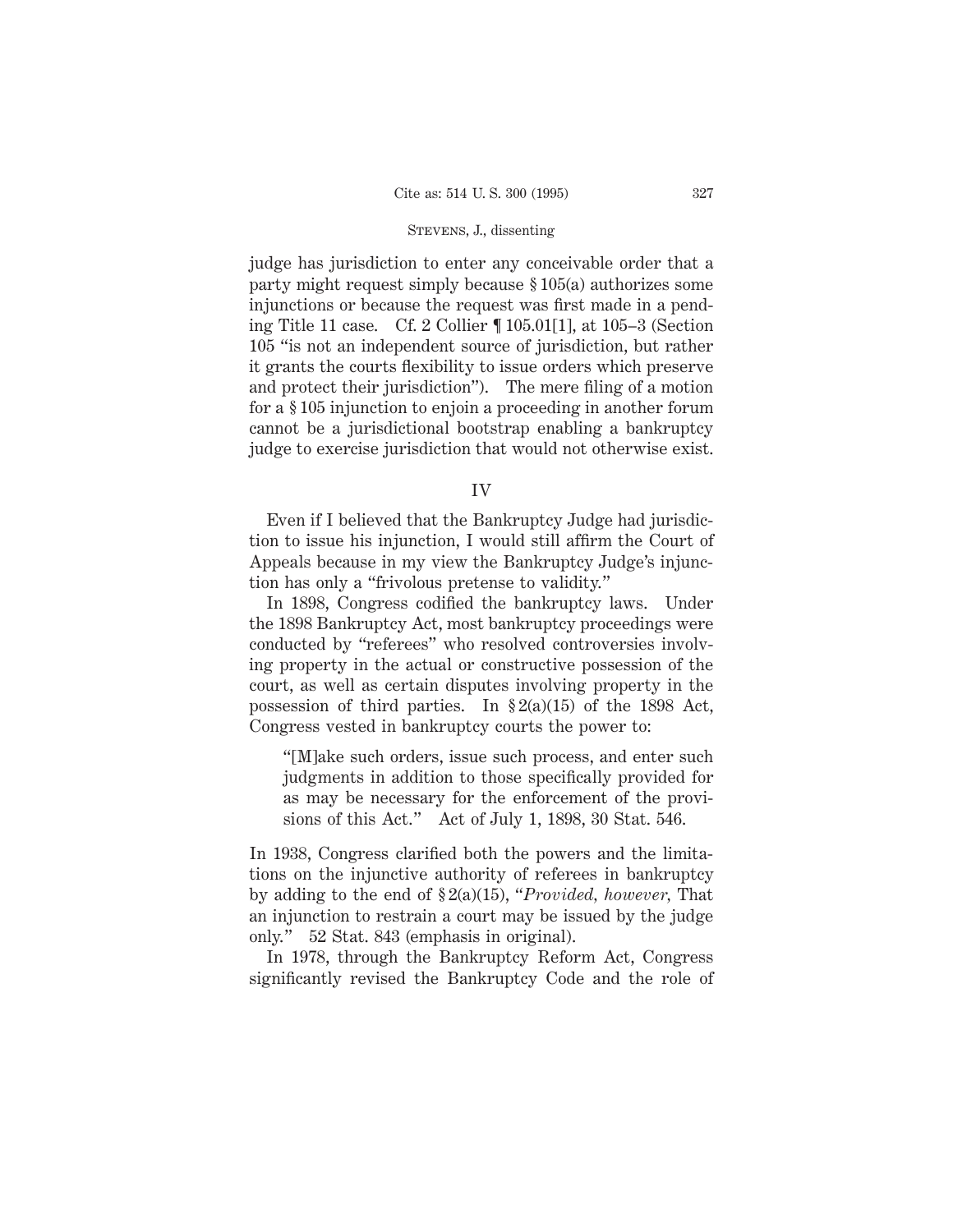bankruptcy referees.14 Though stopping short of making bankruptcy referees Article III judges, Congress significantly increased the status, the duties, and the powers of those referees. For example, as we noted in *Northern Pipeline,* the expanded powers under the new Act included "the power to hold jury trials, . . . to issue declaratory judgments, [and] to issue writs of habeas corpus under certain circumstances." 458 U. S., at 55. In addition, Congress again provided for broad injunctive powers. Thus, for example, in the place of  $\S 2(a)(15)$ , Congress added 11 U.S.C.  $\S 105$ , which provided in relevant part: "The [bankruptcy court] may issue any order, process, or judgment that is necessary or appropriate to carry out the provisions of this title." See also 458 U. S., at 55 ("Congress has allowed bankruptcy judges the power . . . to issue all writs necessary in aid of the bankruptcy court's expanded jurisdiction"). Once again, however, along with both this marked expansion of the power of bankruptcy judges and the broad delegation of injunctive authority, Congress indicated its intent to limit the power of those judges to enjoin other courts: Although Congress provided that "[a] bankruptcy court shall have the powers of a court of equity, law, and admiralty," it also provided that bankruptcy courts "may not enjoin another court." 28 U. S. C. §1481 (1982 ed.).<sup>15</sup> Thus, for well over 50 years prior to the adoption of the 1984 amendments to the Bankruptcy Code, it was clear that Congress intended to deny bankruptcy judges the power to enjoin other courts.

<sup>&</sup>lt;sup>14</sup> In 1973, bankruptcy "referees" were redesignated as "judges." See *Northern Pipeline Constr. Co.* v. *Marathon Pipe Line Co.,* 458 U. S. 50, 53, n. 2 (1982). As did the plurality opinion in *Northern Pipeline,* see *ibid.*, I will continue to refer to all judges under the pre-1978 Act as "referees."

<sup>&</sup>lt;sup>15</sup> Congress also limited the power of bankruptcy courts to "punish a criminal contempt not committed in the presence of the judge of the court or warranting a punishment of imprisonment." 28 U. S. C. § 1481 (1982 ed.).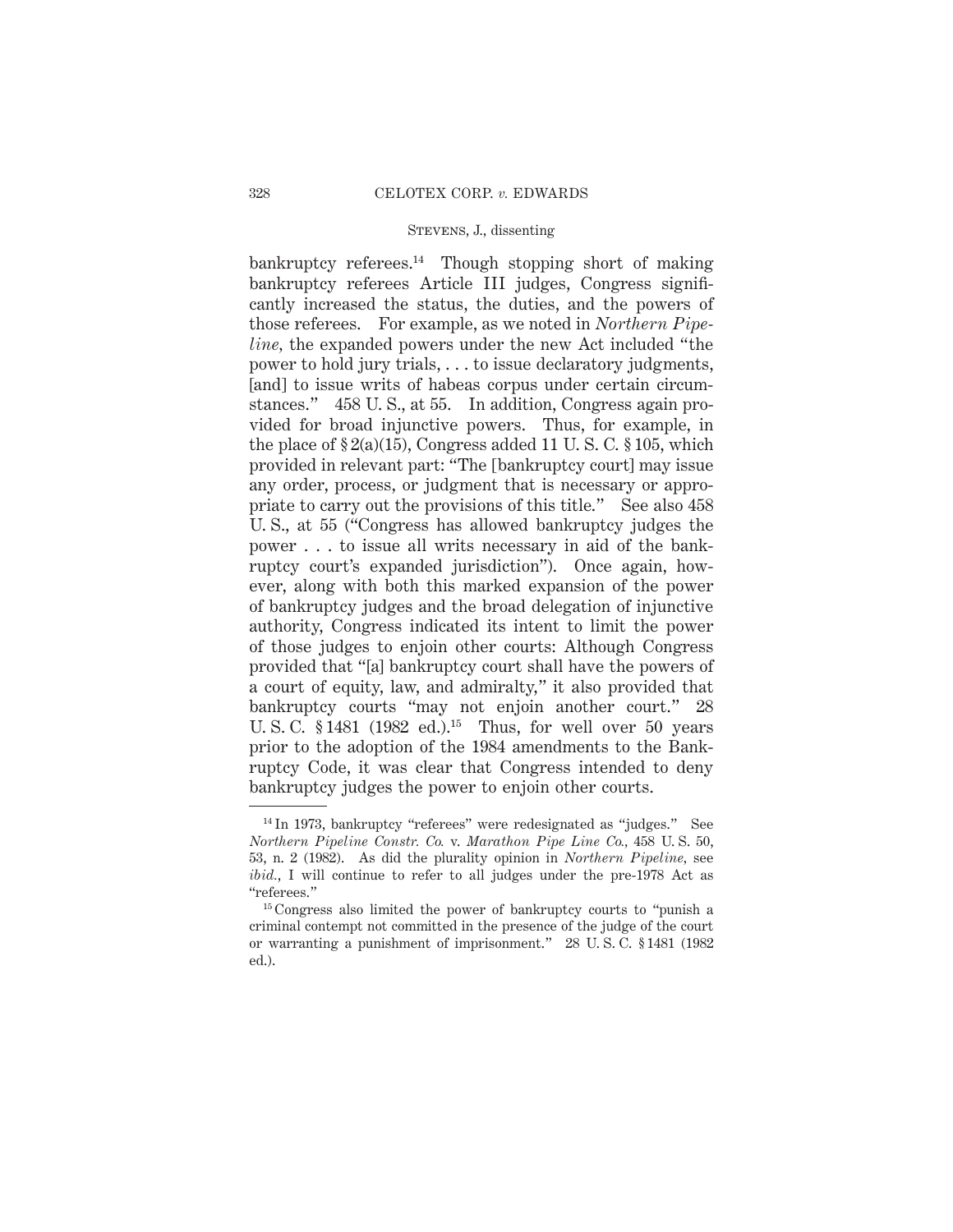The 1984 amendments, *inter alia,* repealed § 1481 (and its express limitation on injunctive authority), leaving § 105 as the only source of the bankruptcy judge's injunctive authority.16 Given that *Northern Pipeline* required a contraction in the authority of bankruptcy judges, $17$  and given that the 1984 amendments regarding the powers of the bankruptcy courts were passed to comply with *Northern Pipeline,*<sup>18</sup> it would be perverse—and in my view "frivolous"—to contend that Congress intended the repeal of § 1481 to operate as an authorization for those judges to enjoin proceedings in other courts, thus significantly expanding the powers of bankruptcy judges.

My view of the consequence of the 1984 amendments is reinforced by the structure of § 1481. When Congress placed restrictions on the injunctive power of the bankruptcy courts, it did so in § 1481, right after the clause granting those courts "the powers of a court of equity, law, and admiralty." In my view, this suggests that Congress saw § 1481—and not § 105(a)—as the source of any power to enjoin other courts. Thus, the removal of § 1481 by the 1984 amendments is properly viewed as eliminating the sole source of congressionally granted authority to enjoin other courts. Cf. *In re Hipp,* 895 F. 2d 1503, 1515–1516 (CA5 1990) (concluding on similar reasoning that § 1481, not § 105(a), was the source of the bankruptcy court's power to punish criminal contempt under the 1978 Act).

<sup>&</sup>lt;sup>16</sup> The 1984 amendments also repealed the authorization of bankruptcy judges to act pursuant to the All Writs Act. See 2 Collier ¶ 105.01[1], at 105–3.

<sup>&</sup>lt;sup>17</sup> The plurality opinion expressly noted its concerns about the bankruptcy judge's exercise of broad injunctive powers. See n. 7, *supra.*

<sup>18</sup> See, *e. g.,* 130 Cong. Rec. 20089 (1984) ("*[Northern Pipeline]* held that the broad powers granted to bankruptcy judges under the Bankruptcy Act of 1978 were judicial powers and violated Article III of the Constitution. The present Bill attempts to cure the problem").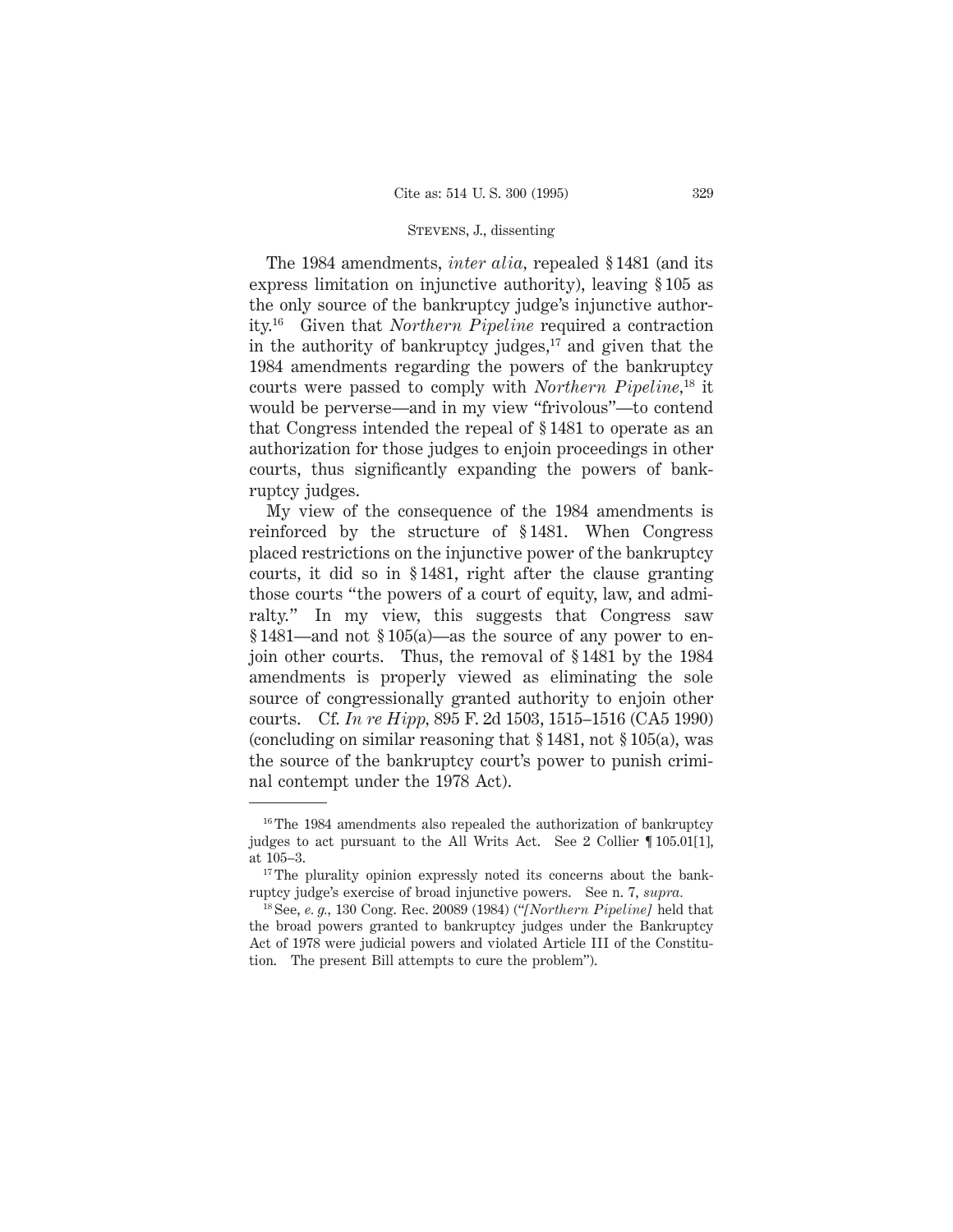Nor does anything in the 1986 amendments to the Bankruptcy Code alter my analysis.19 The primary effect of those amendments was to give the bankruptcy judges the power to issue orders *sua sponte.*<sup>20</sup> The 1986 amendments, therefore, do not reflect any expansion of the power of Bankruptcy Judges to enjoin other courts.

The Bankruptcy Judge's error with respect to this injunction thus seems clear, and the injunction falls, therefore, within the exception recognized by the majority for injunctions with only a "frivolous pretense to validity." I recognize, of course, that one may legitimately question the "frivolousness" of the injunction in light of the Fourth Circuit's upholding the very injunction at issue in this case, see *Willis* v. *Celotex Corp.,* 978 F. 2d 146 (1992), cert. denied, 507 U. S. 1030 (1993), and the disagreement of a substantial number of my colleagues. In my view, however, the Bankruptcy Judge's error is sufficiently plain that the Court of Appeals was justified in allowing the Edwards to collect on their  $bond.<sup>21</sup>$ 

<sup>19</sup> See Bankruptcy Judges, United States Trustees, and Family Farmer Bankruptcy Act of 1986, Pub. L. 99–554, 100 Stat. 3088. With respect to 11 U. S. C. § 105, the 1986 amendments added the second sentence of the current version of § 105(a). See 100 Stat. 3097.

<sup>&</sup>lt;sup>20</sup> The only relevant legislative history regarding the changes to  $\S 105(a)$ is contained in Senator Hatch's view that the amendment "allows a bankruptcy court to take any action on its own, or to make any necessary determination to prevent an abuse of process and to help expedite a case in a proper and justified manner." 132 Cong. Rec. 28610 (1986).

<sup>21</sup> Neither of the cases cited by the majority, *ante,* at 312–313, n. 9, provides any reason to conclude otherwise. As the majority notes, those cases hold that the bankruptcy trustee may recover from a third party (*e. g.,* the Edwards) funds transferred from the debtor (*e. g.,* Celotex) to another (*e. g.,* Northbrook) for the benefit of that third party. Both cases, however, make clear that the obligation of the Northbrook-like guarantor (a bank in each case) to pay the third party was not at issue. See *In re Compton Corp.,* 831 F. 2d 586, 590 (1987) ("[T]he trustee is not attempting to set aside the post petition payments by [the bank] to [the third party] under the letter of credit as a preference"), modified on other grounds, 835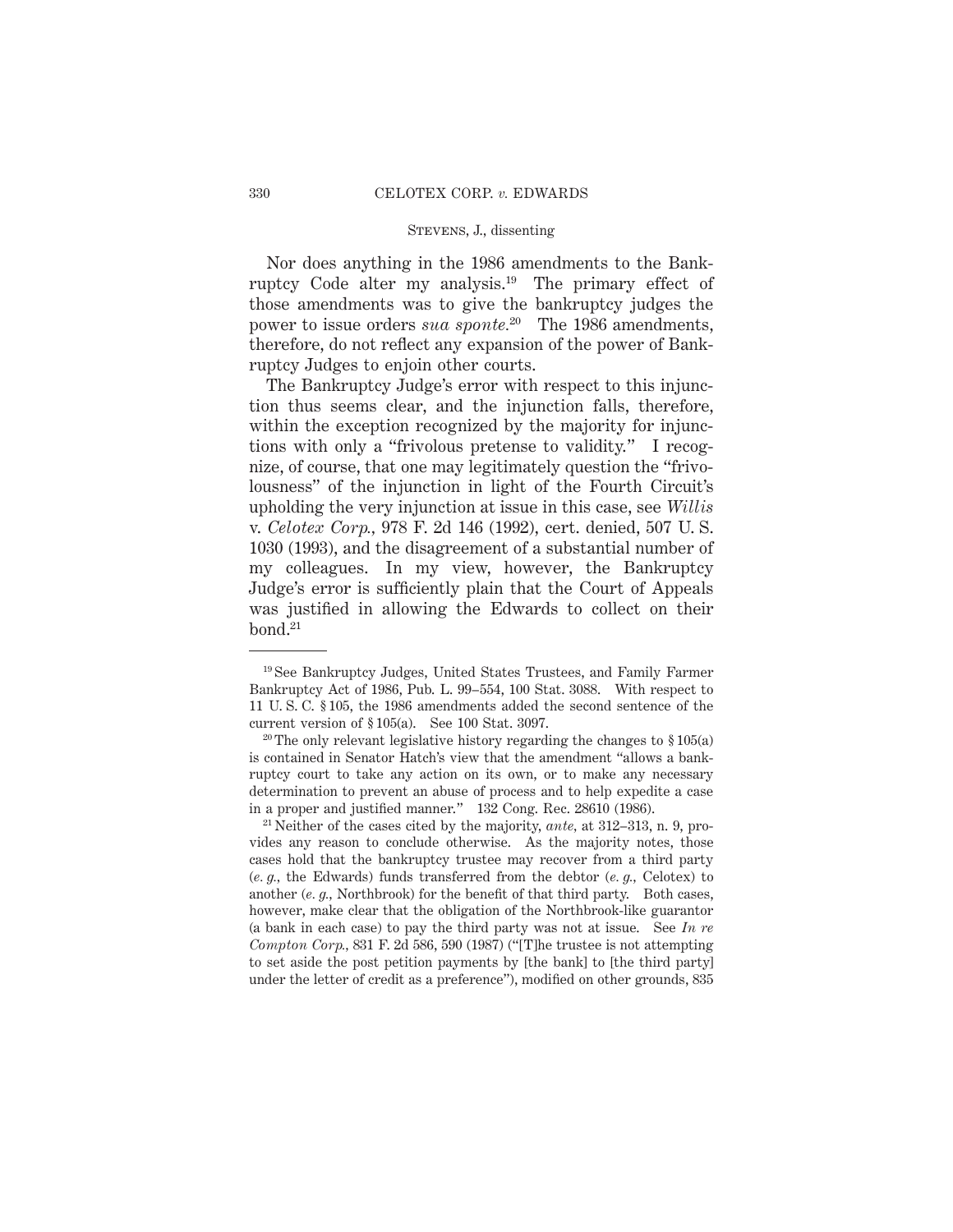#### $\overline{V}$

The Court's holding today rests largely on its view that the Edwards' proper remedy is to appeal the Bankruptcy Judge's injunction, first to the District Court and then to the Court of Appeals for the Eleventh Circuit. The Court concedes, however, that the Edwards need not do so if the Bankruptcy Judge exceeded his jurisdiction, or if the injunction is supported by nothing more than "a frivolous pretense to validity." *Ante,* at 312. For the reasons already stated, I think both of those conditions are satisfied in this case. The non-Article III Bankruptcy Judge simply lacked both jurisdiction and authority to prevent an Article III court from exercising its unquestioned jurisdiction to decide a matter that is related only indirectly to the bankruptcy proceeding. I think it important, however, to add a few brief words explaining why I find this injunction especially troubling and why the injunction should be viewed with a particularly critical eye.

First, the justification offered by the Bankruptcy Judge should give the Court pause. As originally articulated, the justification for this injunction was that emergency relief was required lest the reorganization of Celotex become impossible and liquidation follow. Apart from the fact that the "emergency" rationale is plainly insufficient to support an otherwise improper injunction that has now lasted for more than four years, the judge's reasoning reveals reliance on the misguided notion that a good end is a sufficient justification for the existence and exercise of power. His reference to the need to exercise "absolute" power to override "potential conflicts with other judicial determinations" that might have a "potential impact on the debtor" should invite far

F. 2d 584 (CA5 1988); *In re Air Conditioning, Inc. of Stuart,* 845 F. 2d 293, 295–296 (CA11), cert. denied *sub nom. First Interstate Credit Alliance* v. *American Bank of Martin County,* 488 U. S. 993 (1988). Thus, in my view, those cases cannot form the basis for any nonfrivolous argument that Northbrook may avoid its obligation to pay the Edwards.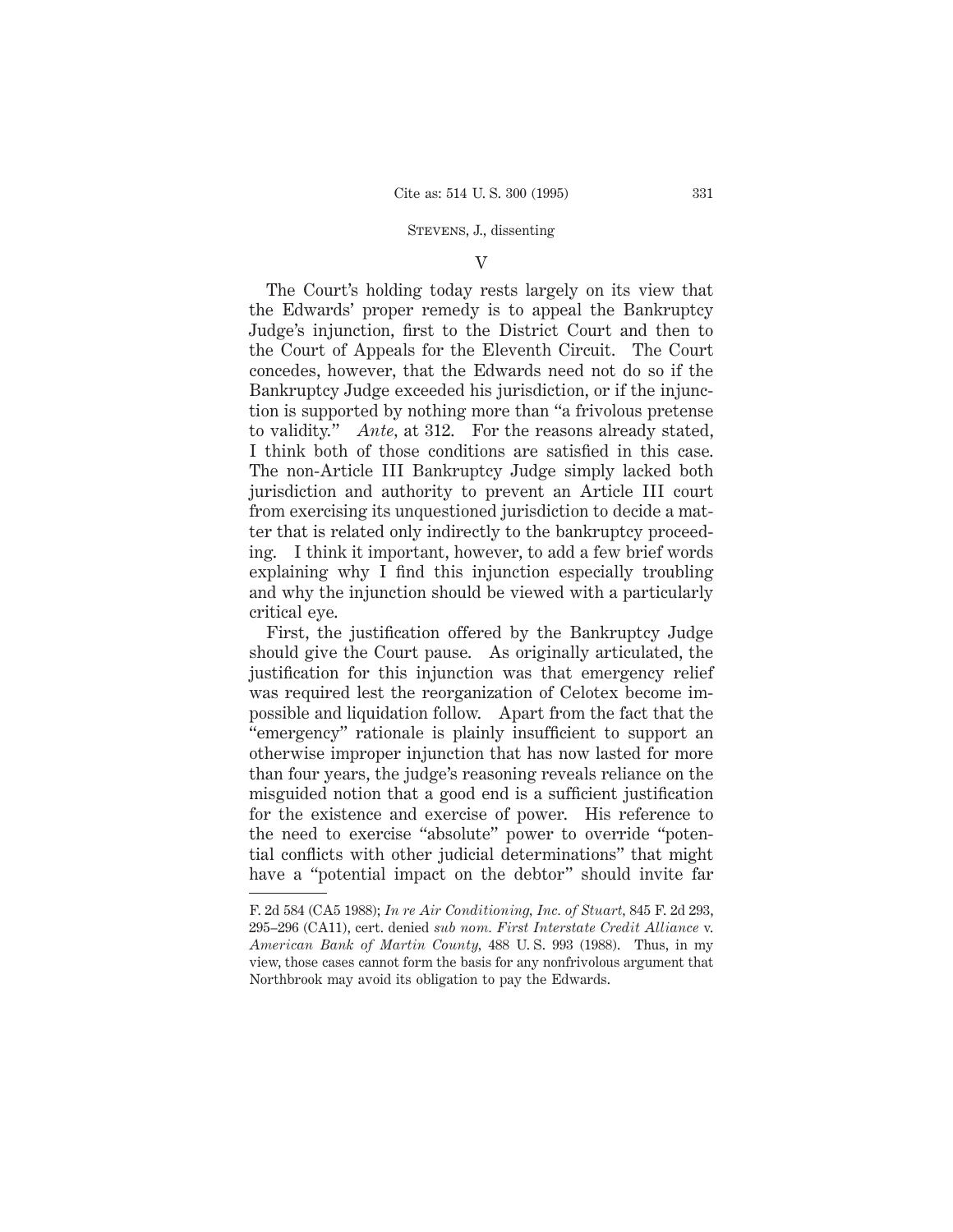more exacting scrutiny of his order than the Court deems appropriate.

Second, that the subject of the injunction was a supersedeas bond makes the injunction suspect. A supersedeas bond may be viewed as putting the integrity of the court in which it is lodged on the line. As the Court of Appeals noted, the Edwards were "promised by the court" that the supersedeas bond would be available if they prevailed on appeal. 6 F. 3d, at 320. For that reason, in my opinion, questions relating to the enforceability of a supersedeas bond should generally be answered in the forum in which the bond is posted.

Moreover, whenever possible, such questions should be resolved before the court accepts the bond as security for collection of the judgment being appealed. After a debtor has benefited from the postponement of collection of an adverse judgment, both that debtor and its successors in interest should normally be estopped from asserting that the judgment creditors who relied to their detriment on the validity of the bond had no right to do so. The very purpose of a supersedeas bond is to protect judgment creditors from the risk that insolvency of the debtor may impair their ability to enforce the judgment promptly. When the bond has served the purpose of forestalling immediate levies on the judgment debtor's assets—levies that might have precipitated an earlier bankruptcy—it is inequitable to postpone payment merely because the risk against which the bond was intended to provide protection has actually occurred. See *id.*, at 319 ("It is manifestly unfair to force the judgment creditor to delay the right to collect with a promise to protect the judgment only to later refuse to allow that successful plaintiff to execute the bond because the debtor has sought protection under the laws of bankruptcy"); *In re Southmark,* 138 B. R. 820, 827–828 (Bkrtcy. Ct. ND Tex. 1992) (internal quotation marks omitted) ("The principal risk against which such bonds are intended as a protection is insolvency. To hold